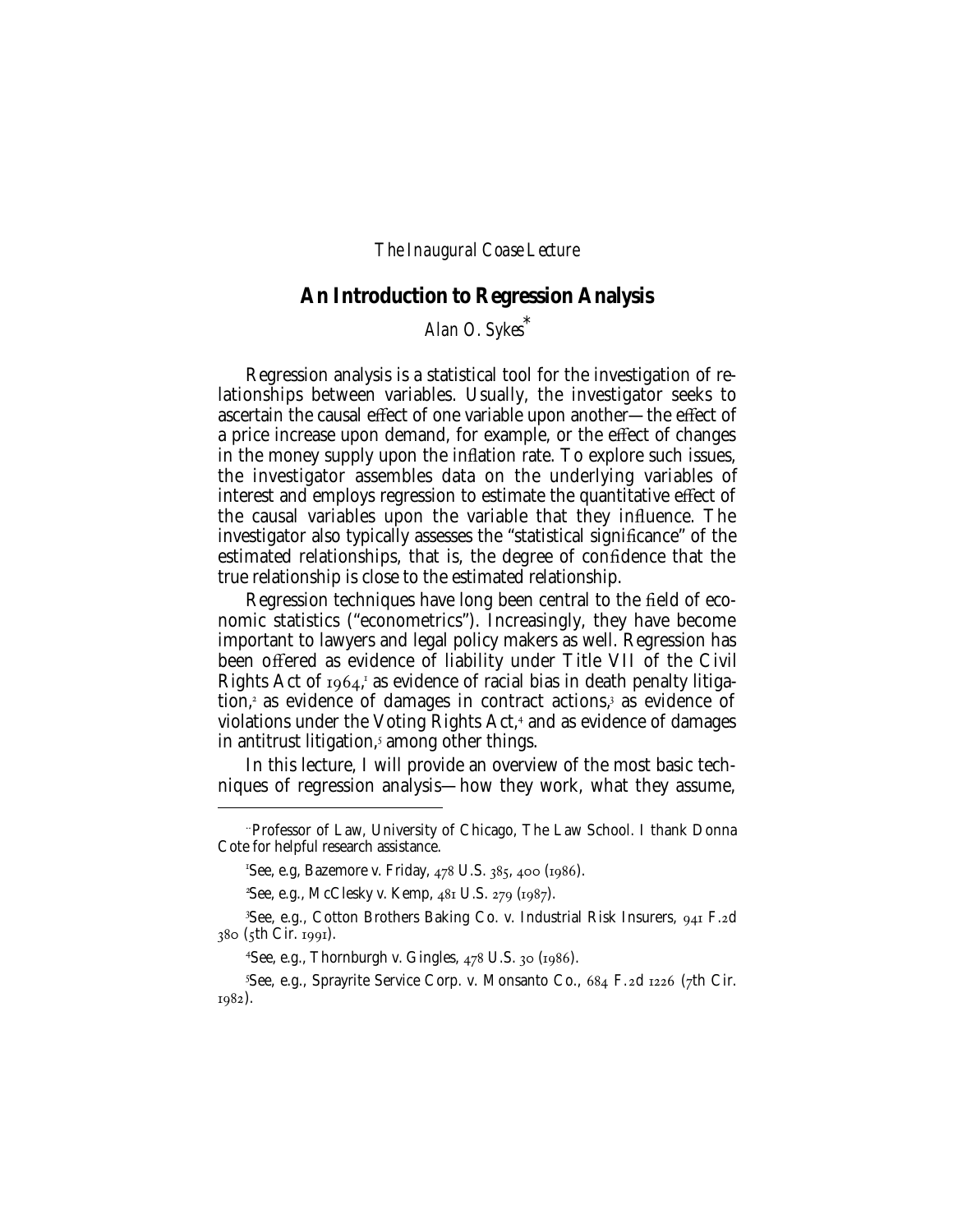and how they may go awry when key assumptions do not hold. To make the discussion concrete, I will employ a series of illustrations involving a hypothetical analysis of the factors that determine individual earnings in the labor market. The illustrations will have a legal flavor in the latter part of the lecture, where they will incorporate the possibility that earnings are impermissibly influenced by gender in violation of the federal civil rights laws. I wish to emphasize that this lecture is not a comprehensive treatment of the statistical issues that arise in Title VII litigation, and that the discussion of gender discrimination is simply a vehicle for expositing certain aspects of regression technique. Also, of necessity, there are many important topics that I omit, including simultaneous equation models and generalized least squares. The lecture is limited to the assumptions, mechanics, and common difficulties with singleequation, ordinary least squares regression.

### *. What is Regression?*

 $\overline{a}$ 

For purposes of illustration, suppose that we wish to identify and quantify the factors that determine earnings in the labor market. A moment's reflection suggests a myriad of factors that are associated with variations in earnings across individuals—occupation, age, experience, educational attainment, motivation, and innate ability come to mind, perhaps along with factors such as race and gender that can be of particular concern to lawyers. For the time being, let us restrict attention to a single factor—call it education. Regression analysis with a single explanatory variable is termed "simple regression."

 ${}^{6}$ See 42 U.S.C. §2000e-2 (1988), as amended.

Readers with a particular interest in the use of regression analysis under Title VII may wish to consult the following references: Campbell, "Regression Analysis in Title VII Cases—Minimum Standards, Comparable Worth, and Other Issues Where Law and Statistics Meet," 36 Stan. L. Rev. 1299 (1984); Connolly, "The Use of Multiple Rgeression Analysis in Employment Discrimination Cases," *Population Res. and Pol. Rev.* 117 (1991); Finkelstein, "The Judicial Reception of Multiple Regression Studies in Race and Sex Discrimination Cases," *Colum. L.*  $Rev.$   $737$  ( $1980$ ); and Fisher, "Multiple Regression in Legal Proceedings", 80 *Colum. L. Rev.* 702 (1980), at 721-25.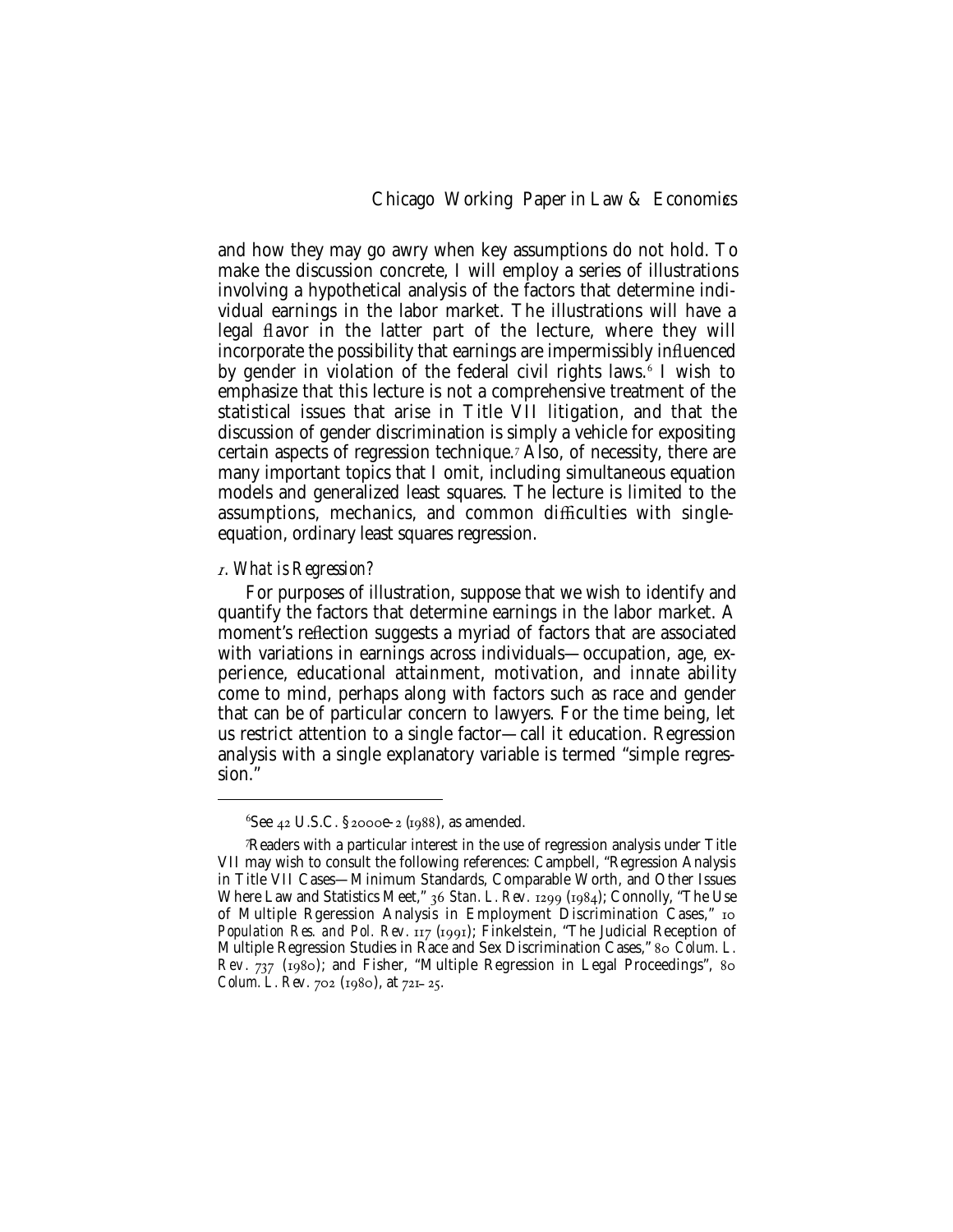AN Introduction to Regression Analysis 3

## *. Simple Regression*

In reality, any effort to quantify the effects of education upon earnings without careful attention to the other factors that affect earnings could create serious statistical difficulties (termed "omitted variables bias"), which I will discuss later. But for now let us assume away this problem. We also assume, again quite unrealistically, that "education" can be measured by a single attribute—years of schooling. We thus suppress the fact that a given number of years in school may represent widely varying academic programs.

At the outset of any regression study, one formulates some hypothesis about the relationship between the variables of interest, here, education and earnings. Common experience suggests that better educated people tend to make more money. It further suggests that the causal relation likely runs from education to earnings rather than the other way around. Thus, the tentative hypothesis is that higher levels of education cause higher levels of earnings, other things being equal.

To investigate this hypothesis, imagine that we gather data on education and earnings for various individuals. Let *E* denote education in years of schooling for each individual, and let *I* denote that individual's earnings in dollars per year. We can plot this information for all of the individuals in the sample using a two-dimensional diagram, conventionally termed a "scatter" diagram. Each point in the diagram represents an individual in the sample.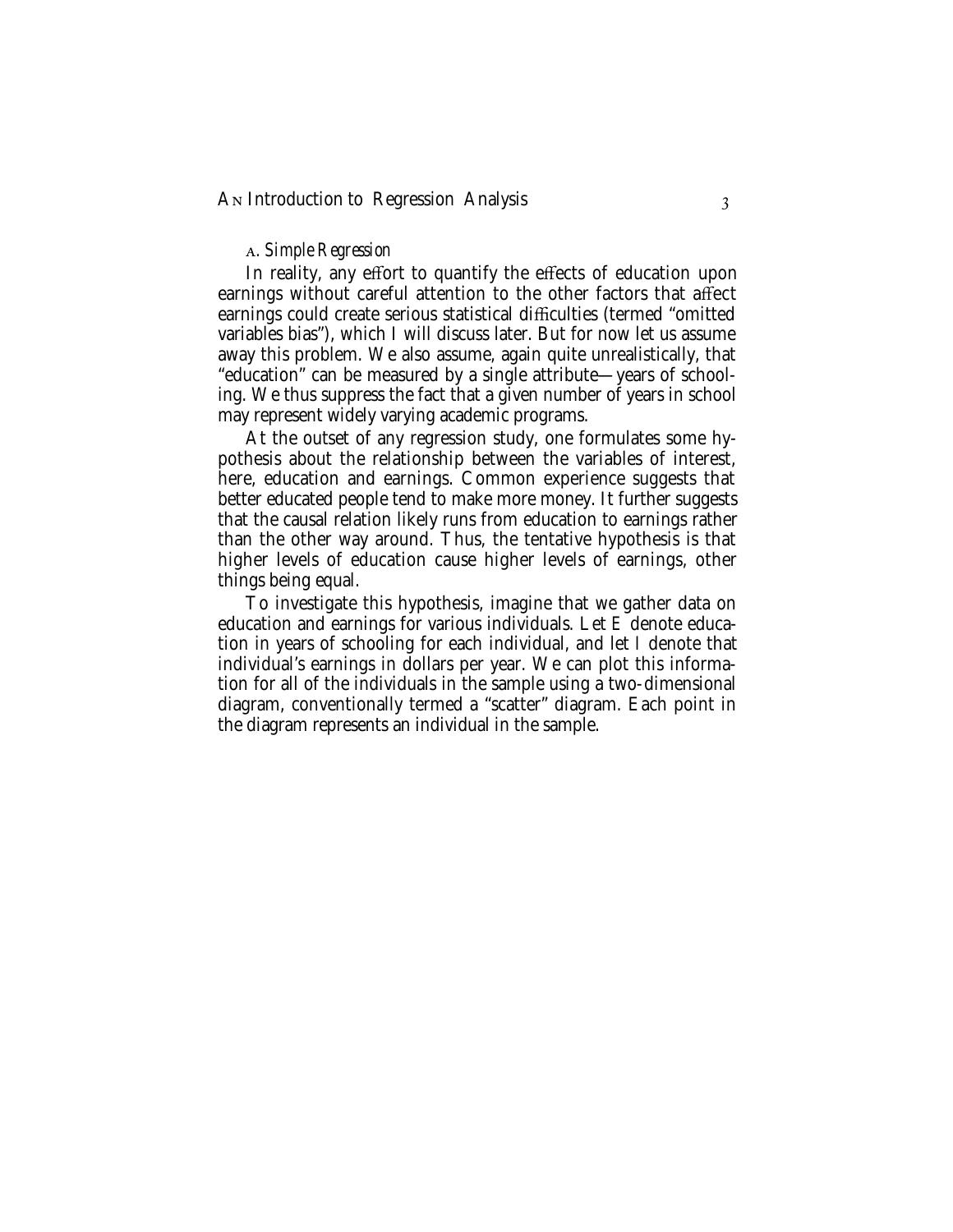Chicago Working Paper in Law & Economics



The diagram indeed suggests that higher values of *E* tend to yield higher values of *I*, but the relationship is not perfect—it seems that knowledge of *E* does not suffice for an entirely accurate prediction about *I*. We can then deduce either that the effect of education upon earnings differs across individuals, or that factors other than education influence earnings. Regression analysis ordinarily embraces the latter explanation. Thus, pending discussion below of omitted variables bias, we now hypothesize that earnings for each individual are determined by education and by an aggregation of omitted factors that we term "noise."

To refine the hypothesis further, it is natural to suppose that people in the labor force with no education nevertheless make some

 ${}^{8}$ More accurately, what one can infer from the diagram is that if knowledge of *E* suffices to predict *I* perfectly, then the relationship between them is a complex, nonlinear one. Because we have no reason to suspect that the true relationship between education and earnings is of that form, we are more likely to conclude that knowledge of *E* is not sufficient to predict *I* perfectly.

The alternative possibility—that the relationship between two variables is unstable—is termed the problem of "random" or "time varying" coefficients and raises somewhat different statistical problems. See, e.g., H. Theil, *Principles of Econometrics* 622–27 (1971); G. Chow, *Econometrics* 320–47 (1983).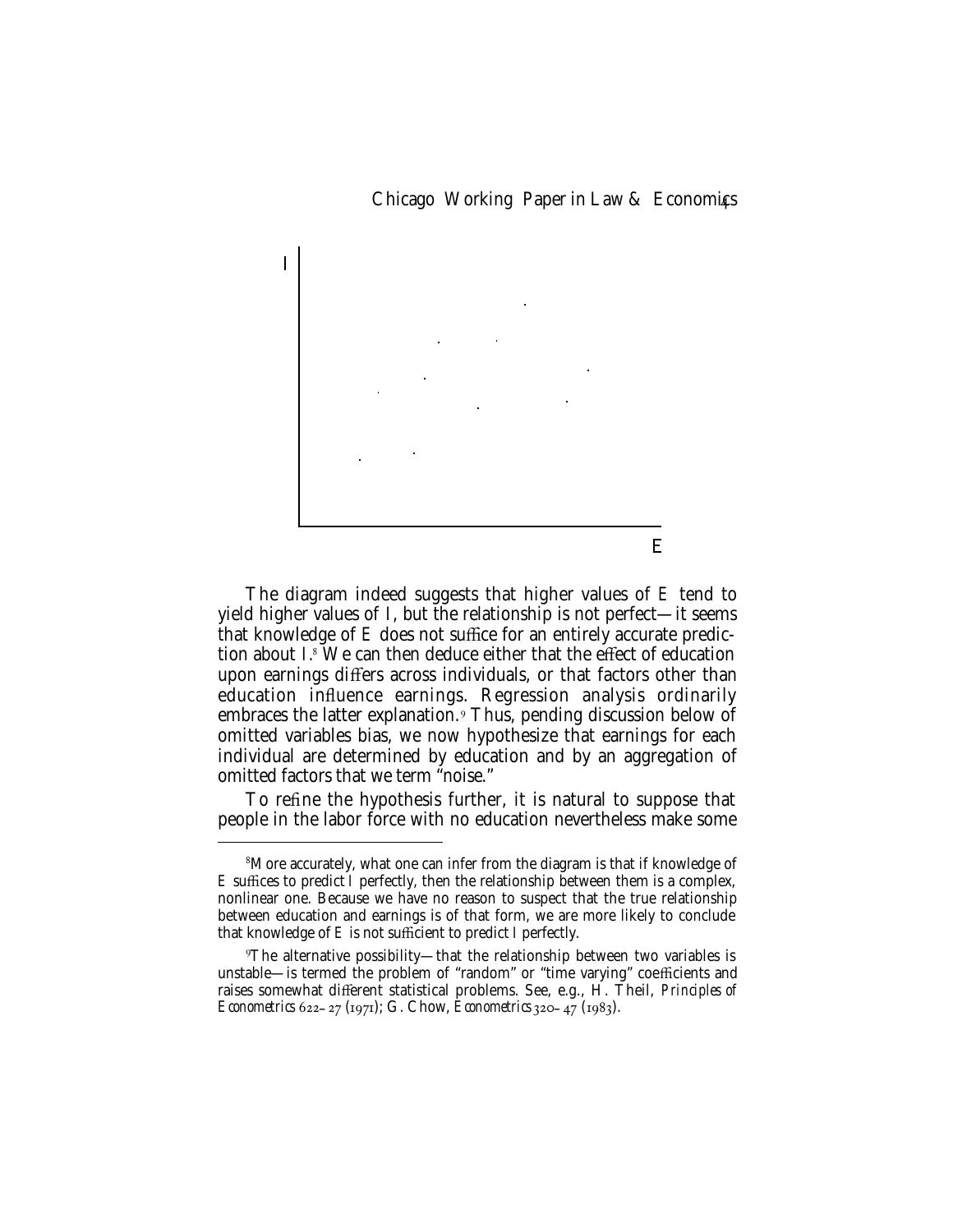positive amount of money, and that education increases earnings above this baseline. We might also suppose that education affects income in a "linear" fashion—that is, each additional year of schooling adds the same amount to income. This linearity assumption is common in regression studies but is by no means essential to the application of the technique, and can be relaxed where the investigator has reason to suppose a priori that the relationship in question is nonlinear.

Then, the hypothesized relationship between education and earnings may be written

$$
I = \alpha + \beta E + \varepsilon
$$

where

 $\overline{a}$ 

- $\alpha$  = a constant amount (what one earns with zero education);
- $\beta$  = the effect in dollars of an additional year of schooling on income, hypothesized to be positive; and
- $\epsilon$  = the "noise" term reflecting other factors that influence earnings.

The variable *I* is termed the "dependent" or "endogenous" variable; *E* is termed the "independent," "explanatory," or "exogenous" variable; α is the "constant term" and β the "coefficient" of the variable *E*.

Remember what is observable and what is not. The data set contains observations for *I* and *E*. The noise component  $\varepsilon$  is comprised of factors that are unobservable, or at least unobserved. The parameters α and β are also unobservable. The task of regression analysis is to produce an *estimate* of these two parameters, based

When nonlinear relationships are thought to be present, investigators typically seek to model them in a manner that permits them to be transformed into linear relationships. For example, the relationship  $y = cx^{\alpha}$  can be transformed into the linear relationship log  $y = log c + \alpha$ •log x. The reason for modeling nonlinear relationships in this fashion is that the estimation of linear regressions is much simpler and their statistical properties are better known. Where this approach is infeasible, however, techniques for the estimation of nonlinear regressions have been developed. See, e.g., G. Chow, supra note  $9$ , at  $220 - 5I$ .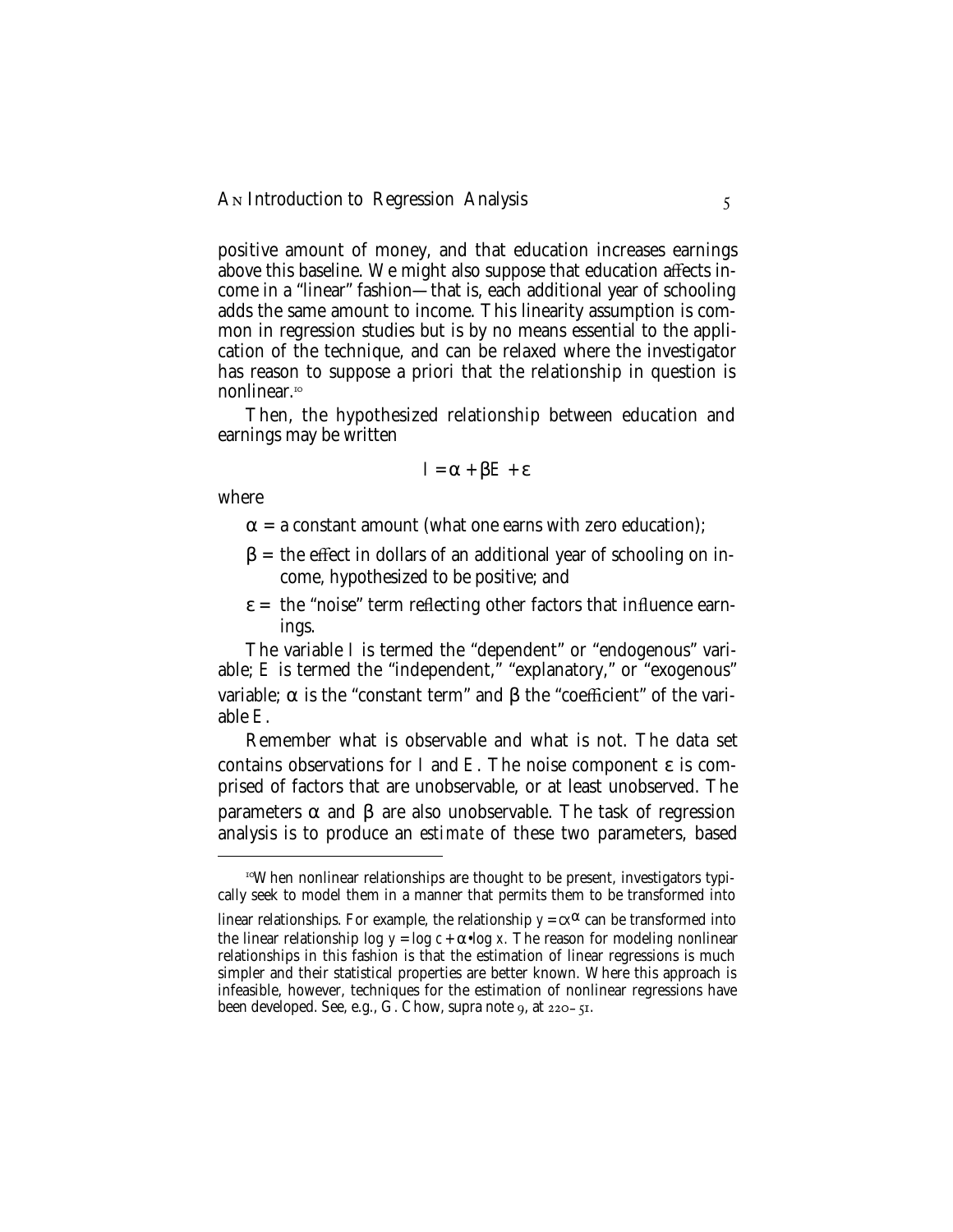upon the information contained in the data set and, as shall be seen, upon some assumptions about the characteristics of ε.

To understand how the parameter estimates are generated, note that if we *ignore* the noise term ε, the equation above for the relationship between *I* and *E* is the equation for a line—a line with an "intercept" of  $\alpha$  on the vertical axis and a "slope" of  $\beta$ . Returning to the scatter diagram, the hypothesized relationship thus implies that somewhere on the diagram may be found a line with the equation *I*  $= \alpha + \beta E$ . The task of estimating  $\alpha$  and  $\beta$  is equivalent to the task of estimating where this line is located.

What is the best estimate regarding the location of this line? The answer depends in part upon what we think about the nature of the noise term ε. If we believed that  $ε$  was usually a large negative number, for example, we would want to pick a line lying above most or all of our data points—the logic is that if  $\varepsilon$  is negative, the true value of *I* (which we observe), given by  $I = \alpha + \beta E + \epsilon$ , will be less than the value of *I* on the line  $I = \alpha + \beta E$ . Likewise, if we believed that  $\varepsilon$  was systematically positive, a line lying below the majority of data points would be appropriate. Regression analysis assumes, however, that the noise term has no such systematic property, but is on average equal to zero—I will make the assumptions about the noise term more precise in a moment. The assumption that the noise term is usually zero suggests an estimate of the line that lies roughly in the midst of the data, some observations below and some observations above.

But there are many such lines, and it remains to pick one line in particular. Regression analysis does so by embracing a criterion that relates to the *estimated* noise term or "error" for each observation. To be precise, define the "estimated error" for each observation as the vertical distance between the value of *I* along the estimated line  $I = \alpha$  $+ \beta E$  (generated by plugging the actual value of *E* into this equation)

and the true value of *I* for the same observation. Superimposing a candidate line on the scatter diagram, the estimated errors for each observation may be seen as follows: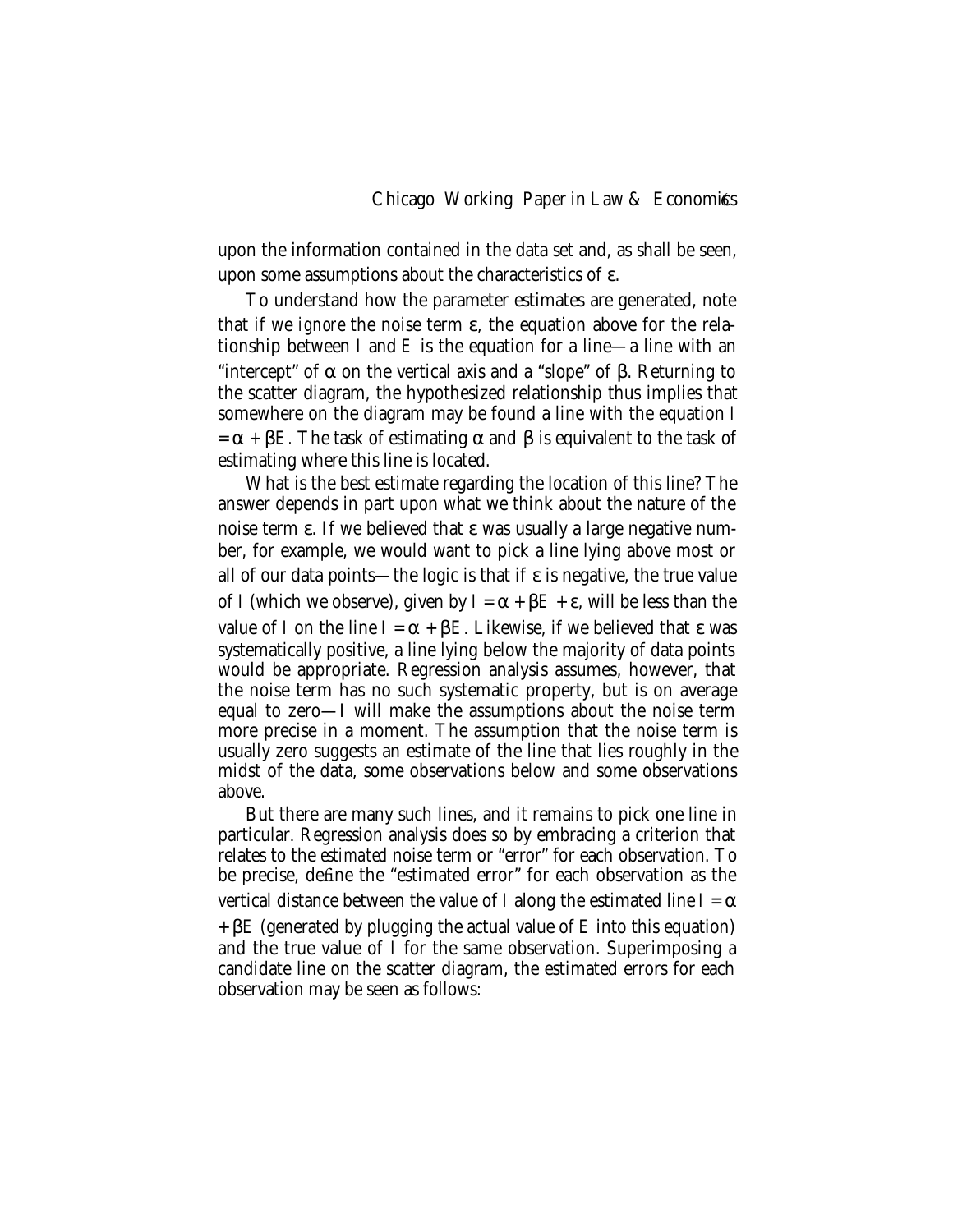

With each possible line that might be superimposed upon the data, a different set of estimated errors will result. Regression analysis then chooses among all possible lines by selecting the one for which the sum of the squares of the estimated errors is at a minimum. This is termed the minimum sum of squared errors (minimum SSE) criterion The intercept of the line chosen by this criterion provides the estimate of  $\alpha$ , and its slope provides the estimate of  $\beta$ .

It is hardly obvious why we should choose our line using the minimum SSE criterion. We can readily imagine other criteria that might be utilized (minimizing the sum of errors in absolute value, for example). One virtue of the SSE criterion is that it is very easy to employ computationally. When one expresses the sum of squared errors mathematically and employs calculus techniques to ascertain the values of  $\alpha$  and  $\beta$  that minimize it, one obtains expressions for  $\alpha$ and β that are easy to evaluate with a computer using only the ob-

-

<sup>&</sup>quot;It should be obvious why simply minimizing the sum of errors is not an attractive criterion—large negative errors and large positive errors would cancel out, so that this sum could be at a minimum even though the line selected fitted the data very poorly.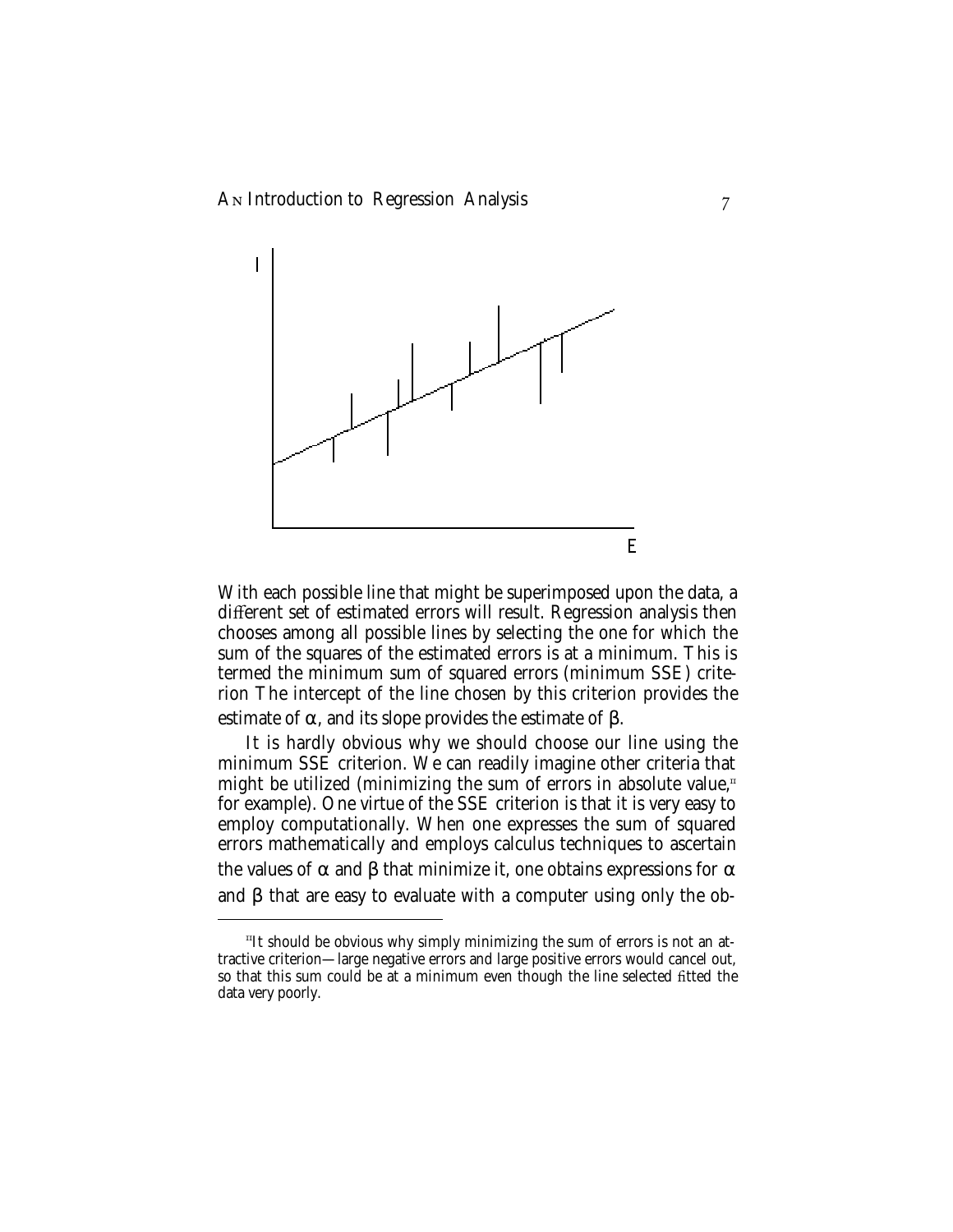served values of  $E$  and  $I$  in the data sample.<sup> $\alpha$ </sup> But computational convenience is not the only virtue of the minimum SSE criterion—it also has some attractive statistical properties under plausible assumptions about the noise term. These properties will be discussed in a moment, after we introduce the concept of multiple regression.

#### *. Multiple Regression*

Plainly, earnings are affected by a variety of factors in addition to years of schooling, factors that were aggregated into the noise term in the simple regression model above. "Multiple regression" is a technique that allows additional factors to enter the analysis separately so that the effect of each can be estimated. It is valuable for quantifying the impact of various simultaneous influences upon a single dependent variable. Further, because of omitted variables bias with simple regression, multiple regression is often essential even when the investigator is only interested in the effects of one of the independent variables.

For purposes of illustration, consider the introduction into the earnings analysis of a second independent variable called "experience." Holding constant the level of education, we would expect someone who has been working for a longer time to earn more. Let *X* denote years of experience in the labor force and, as in the case of education, we will assume that it has a linear effect upon earnings that is stable across individuals. The modified model may be written:

$$
I = \alpha + \beta E + \gamma X + \varepsilon
$$

where  $\gamma$  is expected to be positive.

-

 $T$ The derivation is so simple in the case of one explanatory variable that it is worth including here: Continuing with the example in the text, we imagine that we have data on education and earnings for a number of individuals, let them be indexed by  $j$ . The actual value of earnings for the jth individual is  $I_j$  and its estimated value for any line with intercept α and slope β will be  $\alpha + \beta E_j$ . The estimated error is thus  $I_j$  –  $\alpha$  –  $\beta E_j$ . The sum of squared errors is then  $\sum_j I_j$  –  $\alpha$  –  $\beta E_l^2$ <sup>2</sup>. Minimizing this sum with respect to a requires that its derivative with respect to  $\alpha$  be set to zero, or  $-2\sum (I_j - \alpha - \beta E_j) = 0$ . Minimizing with respect to  $\beta$ likewise requires  $-2\sum_j E_j (I_j - \alpha - \beta E_j) = 0$ . We now have two equations in two unknowns that can be solved for  $\alpha$  and  $\beta$ .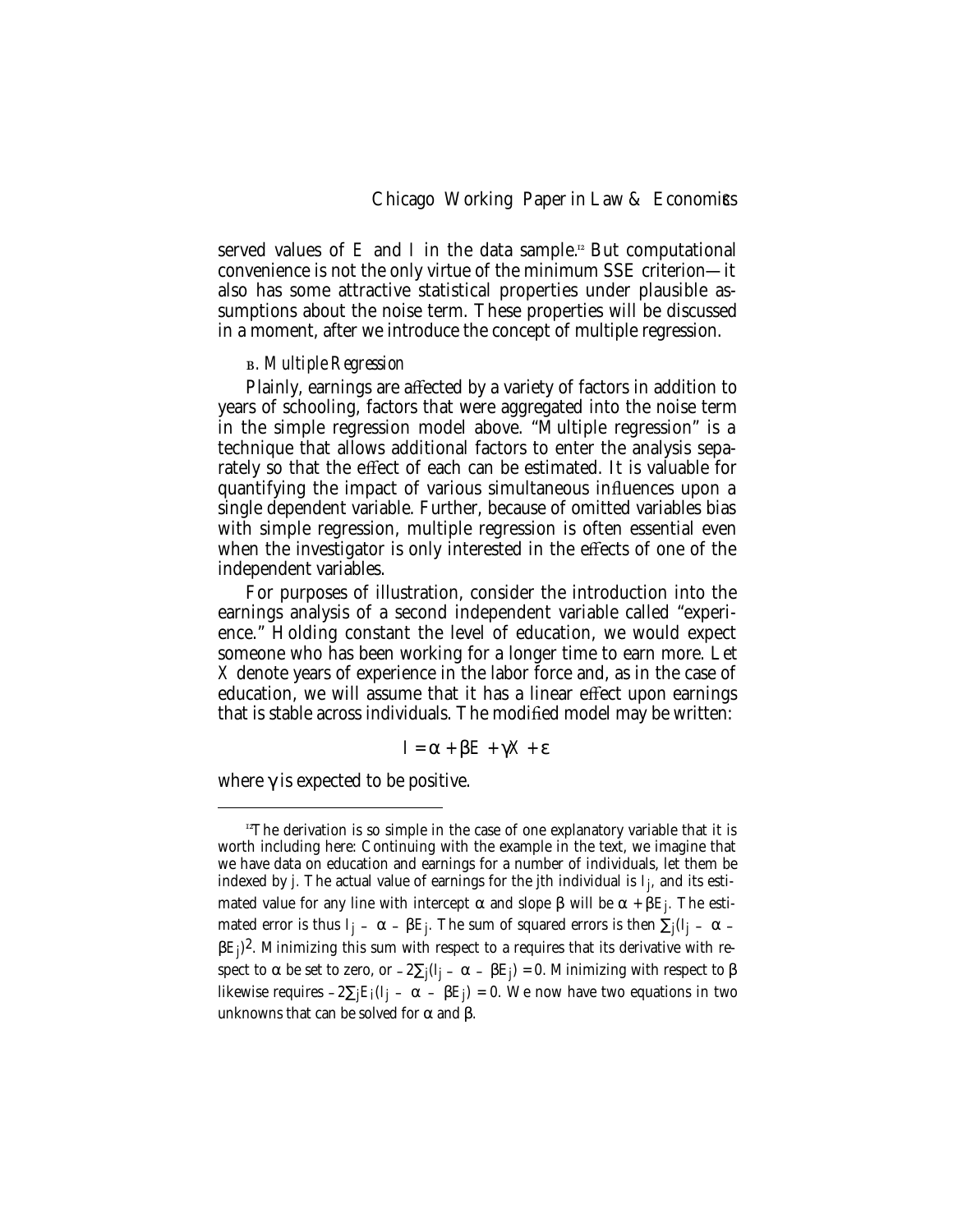The task of estimating the parameters  $\alpha$ ,  $\beta$ , and  $\gamma$  is conceptually identical to the earlier task of estimating only  $\alpha$  and  $\beta$ . The difference is that we can no longer think of regression as choosing a line in a two-dimensional diagram—with two explanatory variables we need three dimensions, and instead of estimating a line we are estimating a plane. Multiple regression analysis will select a plane so that the sum of squared errors—the error here being the vertical distance between the actual value of *I* and the estimated plane—is at a minimum. The intercept of that plane with the I-axis (where *E* and *X* are zero) implies the constant term  $\alpha$ , its slope in the education dimension implies the coefficient β, and its slope in the experience dimension implies the coefficient  $\gamma$ .

Multiple regression analysis is in fact capable of dealing with an arbitrarily large number of explanatory variables. Though people lack the capacity to visualize in more than three dimensions, mathematics does not. With *n* explanatory variables, multiple regression analysis will estimate the equation of a "hyperplane" in n-space such that the sum of squared errors has been minimized. Its intercept implies the constant term, and its slope in each dimension implies one of the regression coefficients. As in the case of simple regression, the SSE criterion is quite convenient computationally. Formulae for the parameters  $\alpha$ ,  $\beta$ ,  $\gamma$ ... can be derived readily and evaluated easily on a computer, again using only the observed values of the dependent and independent variables.

The interpretation of the coefficient estimates in a multiple regression warrants brief comment. In the model *I* = α + β*E* + γ*X* + ε,  $\alpha$  captures what an individual earns with no education or experience, β captures the effect on income of a year of education, and γ captures the effect on income of a year of experience. To put it slightly differently,  $β$  is an estimate of the effect of a year of education on income,

<sup>&</sup>lt;sup>13</sup>The derivation may be found in any standard econometrics text. See, e.g., E. Hanushek and J. Jackson, *Statistical Methods for Social Scientists* 110-16 (1977); J. Johnston, *Econometric Methods* 122–32 (2d ed. 1972).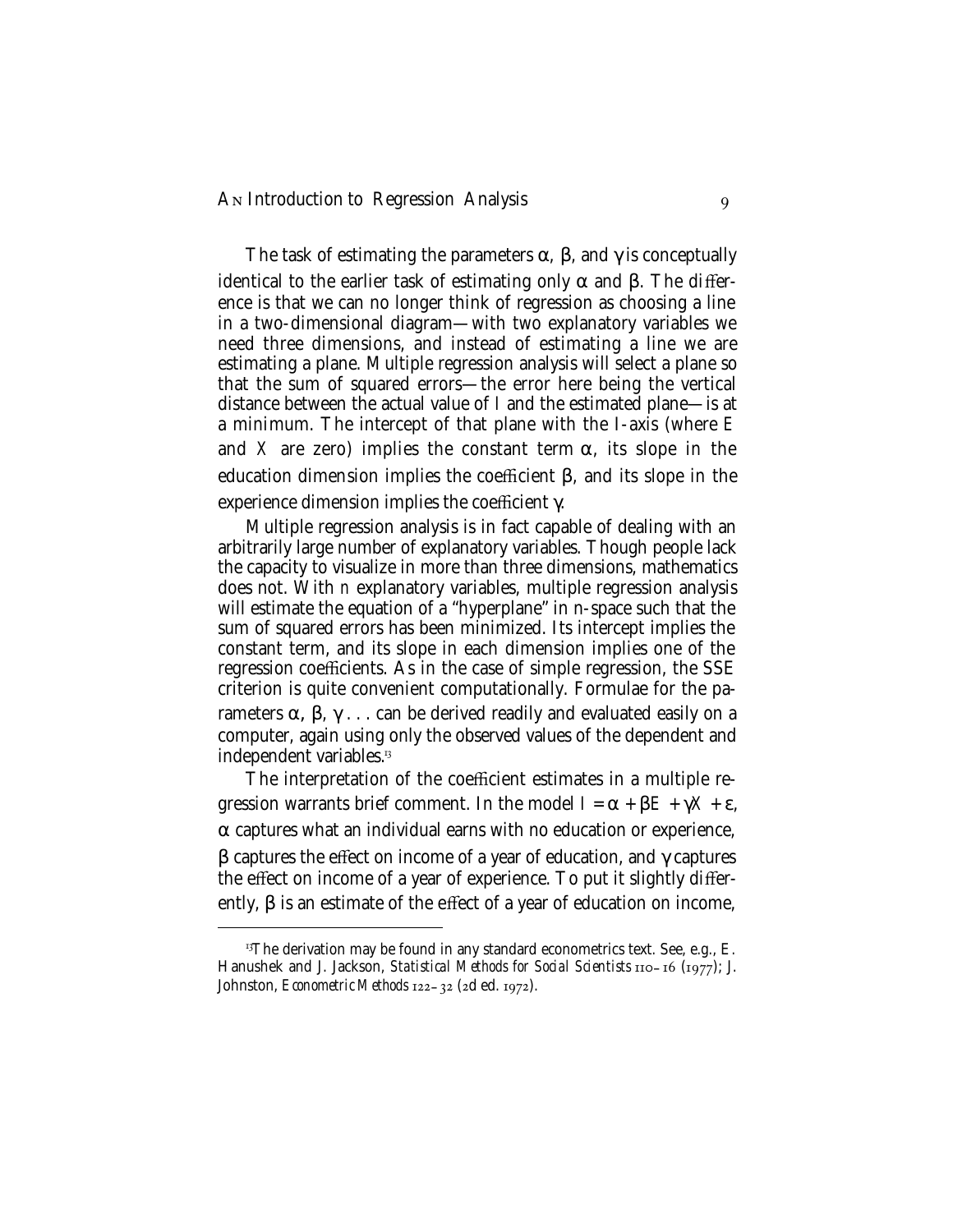holding experience constant. Likewise,  $\gamma$  is the estimated effect of a year of experience on income, holding education constant.

# *. Essential Assumptions and Statistical Properties of Regression*

As noted, the use of the minimum SSE criterion may be defended on two grounds: its computational convenience, and its desirable statistical properties. We now consider these properties and the assumptions that are necessary to ensure them.

Continuing with our illustration, the hypothesis is that earnings in the "real world" are determined in accordance with the equation *I* =  $\alpha$  +  $\beta$ *E* +  $\gamma$ *X* + ε—true values of α, β, and γ exist, and we desire to ascertain what they are. Because of the noise term ε, however, we can only estimate these parameters.

We can think of the noise term ε as a random variable, drawn by nature from some probability distribution—people obtain an education and accumulate work experience, then nature generates a random number for each individual, called ε, which increases or decreases income accordingly. Once we think of the noise term as a random variable, it becomes clear that the *estimates* of  $\alpha$ ,  $\beta$ , and  $\gamma$  (as distinguished from their true values) will also be random variables, because the estimates generated by the SSE criterion will depend upon the particular value of ε drawn by nature for each individual in the data set. Likewise, because there exists a probability distribution from which each ε is drawn, there must also exist a probability distribution from which each parameter estimate is drawn, the latter distribution a function of the former distributions. The attractive statistical properties of regression all concern the relationship between the probability distribution of the parameter estimates and the true values of those parameters.

We begin with some definitions. The minimum SSE criterion is termed an *estimator.* Alternative criteria for generating parameter estimates (such as minimizing the sum of errors in absolute value) are also estimators.

<sup>&</sup>lt;sup>14</sup>An accessible and more extensive discussion of the key assumptions of regression may be found in Fisher, supra note 7.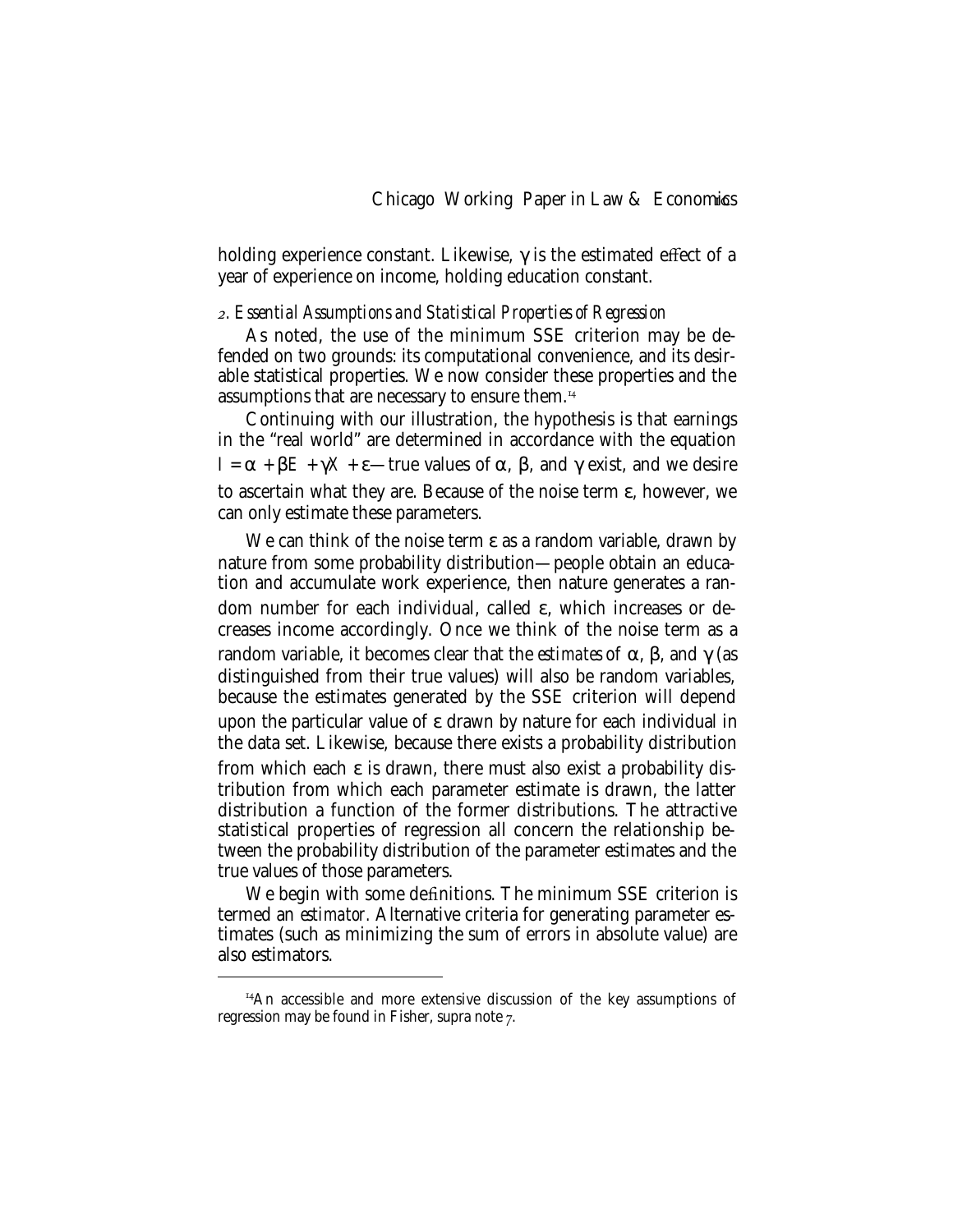#### AN Introduction to Regression Analysis THE 11

Each parameter estimate that an estimator produces, as noted, can be viewed as a random variable drawn from some probability distribution. If the mean of that probability distribution is equal to the true value of the parameter that we are trying to estimate, then the estimator is *unbiased.* In other words, to return to our illustration, imagine creating a sequence of data sets each containing the same individuals with the same values of education and experience, differing only in that nature draws a different ε for each individual for each data set. Imagine further that we recompute our parameter estimates for each data set, thus generating a range of estimates for each parameter  $\alpha$ ,  $\beta$ , and  $\gamma$ . If the estimator is unbiased, we would find that on average we recovered the true value of each parameter.

An estimator is termed *consistent* if it takes advantage of additional data to generate more accurate estimates. More precisely, a consistent estimator yields estimates that converge on the true value of the underlying parameter as the sample size gets larger and larger. Thus, the probability distribution of the estimate for any parameter has lower variance<sup> $5$ </sup> as the sample size increases, and in the limit (infinite sample size) the estimate will equal the true value.

The variance of an estimator for a *given* sample size is also of interest. In particular, let us restrict attention to estimators that are unbiased. Then, lower variance in the probability distribution of the estimator is clearly desirable<sup> $t$ </sup>—it reduces the probability of an estimate that differs greatly from the true value of the underlying parameter. In comparing different unbiased estimators, the one with the lowest variance is termed *efficient* or *best.*

Under certain assumptions, the minimum SSE criterion has the characteristics of unbiasedness, consistency, and efficiency—these assumptions and their consequences follow:

-

<sup>&</sup>lt;sup>154</sup> Variance" is a mesaure of the dispersion of the probability distribution of a random variable. Consider two random variables with the same mean (same average value). If one of them has a distribution with greater variance, then, roughly speaking, the probability that the variable will take on a value far from the mean is greater.

Lower variance by itself is not necessarily an attractive property for an estimator. For example, we could employ an estimator for β of the form "β =  $r\gamma$ " irrespective of the information in the data set. This estimator has zero variance.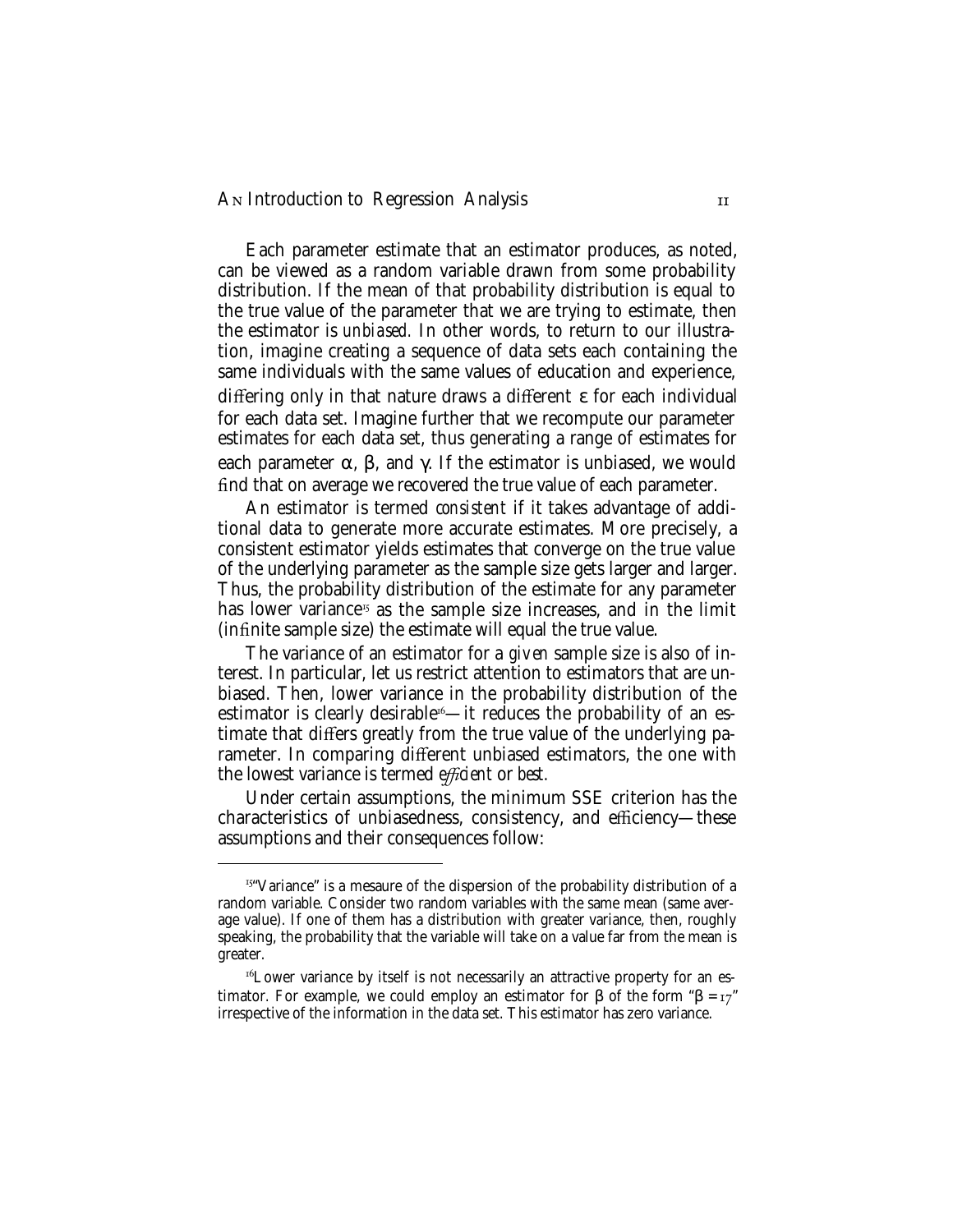( $I$ ) If the noise term for each observation,  $\varepsilon$ , is drawn from a distribution that has a mean of zero, then the sum of squared errors criterion generates estimates that are unbiased and consistent.

That is, we can imagine that for each observation in the sample, nature draws a noise term from a different probability distribution. As long as each of these distributions has a mean of zero (even if the dsitributions are not the same), the minimum SSE criterion is unbiased and consistent. $\nabla$  This assumption is logically sufficient to ensure that one other condition holds—namely, that each of the explanatory variables in the model is uncorrelated with the expected value of the noise term.<sup>18</sup> This will prove important later.

 $(2)$  If the distributions from which the noise terms are drawn for each observation have the same variance, and the noise terms are statistically independent of each other (so that if there is a positive noise term for one observation, for example, there is no reason to expect a positive or negative noise term for any other observation), then the sum of squared errors criterion gives us the best or most efficient estimates available from any *linear* estimator (defined as an estimator that computes the parameter estimates as a linear function of the noise term, which the SSE criterion does).

If assumptions  $(z)$  are violated, the SSE criterion remains unbiased and consistent but it is possible to reduce the variance of the estimator by taking account of what we know about the noise term. For example, if we know that the variance of the distribution from which the noise term is drawn is bigger for certain observations, then the size of the noise term for those observations is *likely* to be larger. And, because the noise is larger, we will want to give those observations less weight in our analysis. The statistical procedure for dealing

<sup>&</sup>lt;sup>17</sup>See, e.g, P. Kennedy, *A Guide to Econometrics*  $42-44$  (2d ed. 1985).

 $E<sup>18</sup>$ If the expected value of the noise term is always zero irrespective of the values of the explanatory variables for the observation with which the noise term is associated, then by definition the noise term cannot be correlated with any explanatory variable.

<sup>&</sup>lt;sup>19</sup>E.g., id. at 44; J. Johnston, supra note 13, at 126-27.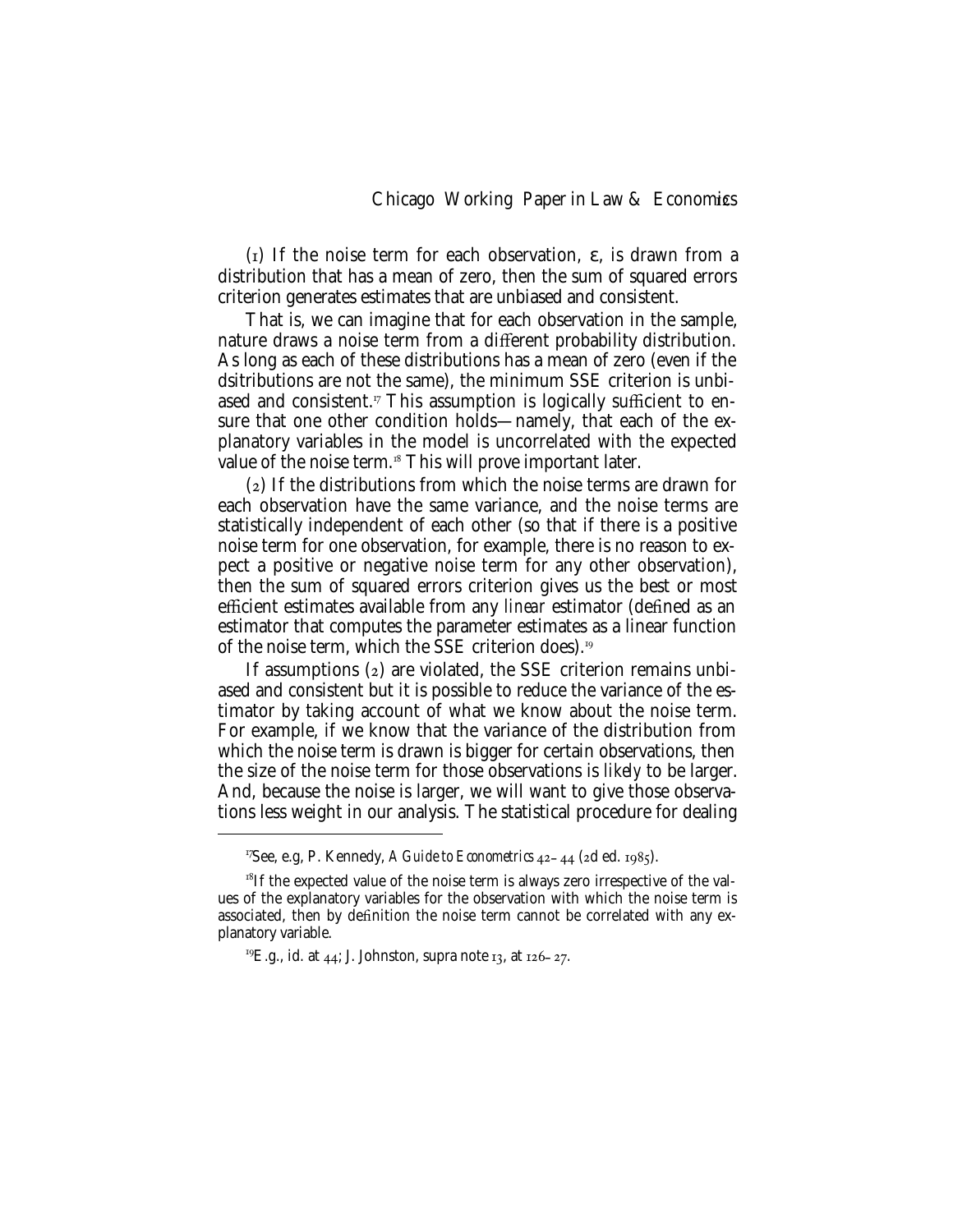with this sort of problem is termed "generalized least squares," which is beyond the scope of this lecture.

#### *. An Illustration—Discrimination on the Basis of Gender*

To illustrate the ideas to this point, as well as to suggest how regression may have useful applications in a legal proceeding, imagine a hypothetical firm that has been sued for wage discrimination on the basis of gender. To investigate these allegations, data have been gathered for all of the firm's employees. The questions to be answered are (*a*) whether discrimination is occurring (liability), and (*b*) what its consequences are (damages). We will address them using a modified version of the earnings model developed in section  $I$ .

The usefulness of *multiple* regression here should be intuitively apparent. Suppose, for example, that according to the data, women at the firm on average make less than men. Is this fact sufficient to establish actionable discrimination? The answer is no if the difference arises because women at this firm are less well-educated, for example (and thus by inference less productive), or because they are less experienced.<sup> $\pi$ </sup> In short, the legal question is whether women earn less after all of the factors that the firm may permissibly consider in setting wages have been taken into account.

To generate the data for this illustration, I assume a hypothetical "real world" in which earnings are determined by equation  $(i)$ :

> Earnings =  $5000 + 1000 \cdot \text{School} + 50 \cdot \text{ Aptitude}$  $+300\text{ -}$ Experience – 2000 $\text{ -}$ Gendum + Noise (1)

where "School" is years of schooling; "Aptitude" is a score between  $100$  and  $240$  on an aptitude test; "Experience" is years of experience in the work force; and "Gendum" is a variable that equals  $I$  for women and zero for men (more about this variable in a moment). To produce the artificial data set, I made up fifty observations (corresponding to fifty fictitious individuals) for each of the explanatory variables, half men and half women. In making up the data, I deliberately tried to introduce some positive correlation between the

 $^{20}$ See, e.g., id. at 208–66.

 $E^{\text{g}}$ See, e.g., Miller v Kansas Electric Power Cooperative, Inc., 1990 WL 120935 (D. Kan.).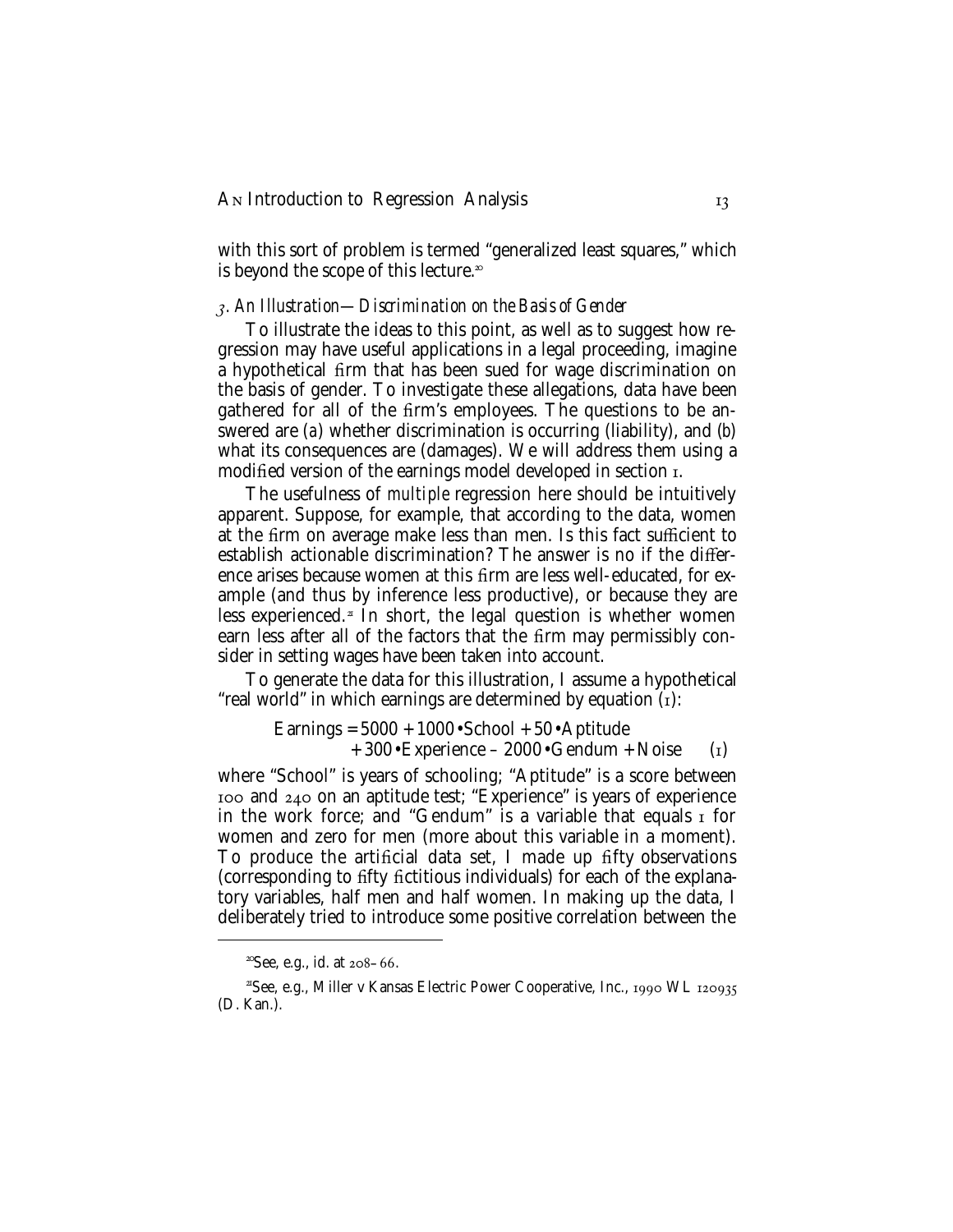schooling and aptitude variables, for reasons that will become clear later. I then employed a random number generator to produce a noise term drawn from a normal distribution, with a standard deviation (the square root of the variance) equal to  $3,000$  and a mean of zero. This standard deviation was chosen more or less arbitrarily to introduce a considerable but not overwhelming amount of noise in proportion to the total variation in earnings. The right-hand-side variables were then used to generate the "actual value" of earnings for each of the fifty "individuals."

The effect of gender on earnings in this hypothetical firm enters through the variable Gendum. Gendum is a "dummy" variable in econometric parlance because its numerical value is arbitrary, and it simply captures some nonnumerical attribute of the sample population. By construction here, men and women both earn the same returns to education, experience, and aptitude, but holding these factors constant the earnings of women are  $\S$ 2,000 lower. In effect, the constant term (baseline earnings) is lower for women, but otherwise women are treated equally. In reality, of course, gender discrimination could arise in other ways (such as lower returns to education and experience for women, for example), and I assume that it takes this form only for purposes of illustration.

Note that the random number generator that I employed here generates noise terms with an expected value of zero, each drawn from a distribution with the same variance. Further, the noise terms for the various observations are statistically independent (the realized value of the noise term for each observation has no influence on the noise term drawn for any other observation). Hence, the noise terms satisfy the assumptions necessary to ensure that the minimum SSE criterion yields unbiased, consistent, and efficient estimates. The expected value of the estimate for each parameter is equal to the true value, therefore, and no other linear estimator will do a better job at recovering the true parameters than the minimum SSE criterion. It is nevertheless interesting to see just how well regression analysis performs. I used a standard computer package to estimate the constant term and the coefficients of the four independent variables from the "observed" values of Earnings, School, Aptitude, Experience, and Gendum for each of the fifty hypothetical individuals. The results are reproduced in table  $I$ , under the column labeled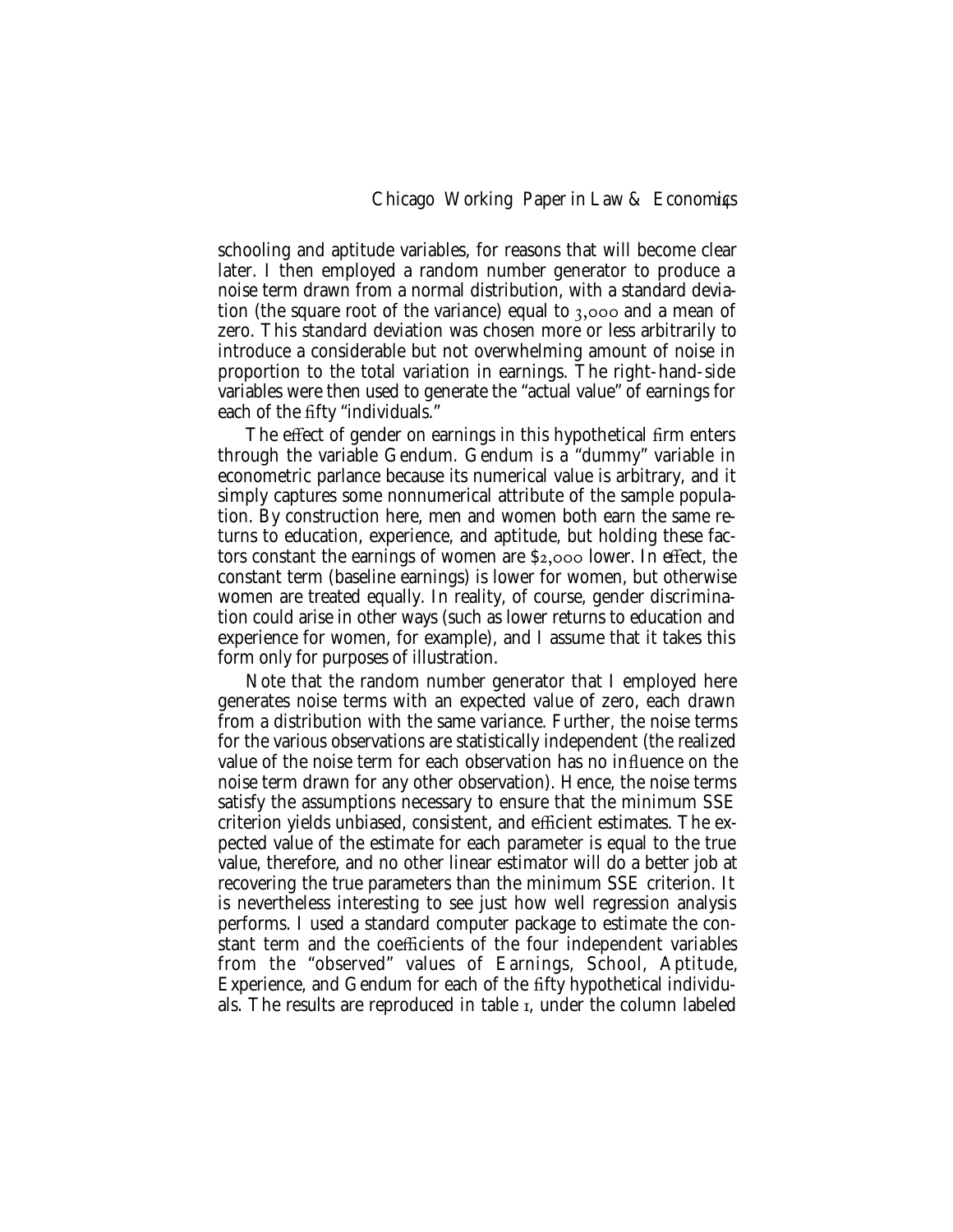"Estimated Value." (We will discuss the last three columns and the  $R^2$  statistic in the next section.)

| Variable          | "True<br>value" | <b>Estimated</b><br>value | <b>Standard</b><br>error | t-<br>statistic | Prob<br>$(2-tail)$ |
|-------------------|-----------------|---------------------------|--------------------------|-----------------|--------------------|
| Constant          | 5000.0          | 4136.7                    | 3781.8                   | I.094           | .280               |
| <b>School</b>     | 1000.0          | 1584.6                    | 288.I                    | 5.500           | .000               |
| Aptitude          | 50.0            | 6.4                       | 27.3                     | 0.236           | .814               |
| <b>Experience</b> | 300.0           | 24I.7                     | 80.8                     | 2.992           | .004               |
| Gendum            | $-2000.0$       | $-1470.4$                 | 1402.2                   | $-1.049$        | .300               |

Table  $\Gamma$  (noise term with standard deviation of 3,000)

 $R^2 = .646$ 

Note that all of the estimated parameters have the right sign. Just by chance, it turns out that the regression overestimates the returns to schooling and underestimates the other parameters. The estimated coefficient for Aptitude is off by a great deal in proportion to its true value, and in a later section I will offer an hypothesis as to what the problem is. The other parameter estimates, though obviously different from the true value of the underlying parameter, are much closer to the mark. With particular reference to the coefficient of Gendum, the regression results correctly suggest the presence of gender discrimination, though its magnitude is underestimated by about  $25$  percent (remember that an overestimate of the same magnitude was just as likely ex ante, that is, before the actual values for the noise terms were generated).

The source of the error in the coefficient estimates, of course, is the presence of noise. If the noise term were equal to zero for every observation, the true values of the underlying parameters could be recovered in this illustration with perfect accuracy from the data for only five hypothetical individuals—it would be a simple matter of solving five equations in five unknowns. And, if noise is the source of error in the parameter estimates, intuition suggests that the magnitude of the noise will affect the accuracy of the regression estimates, with more noise leading to less accuracy on average. We will make this intuition precise in the next section, but before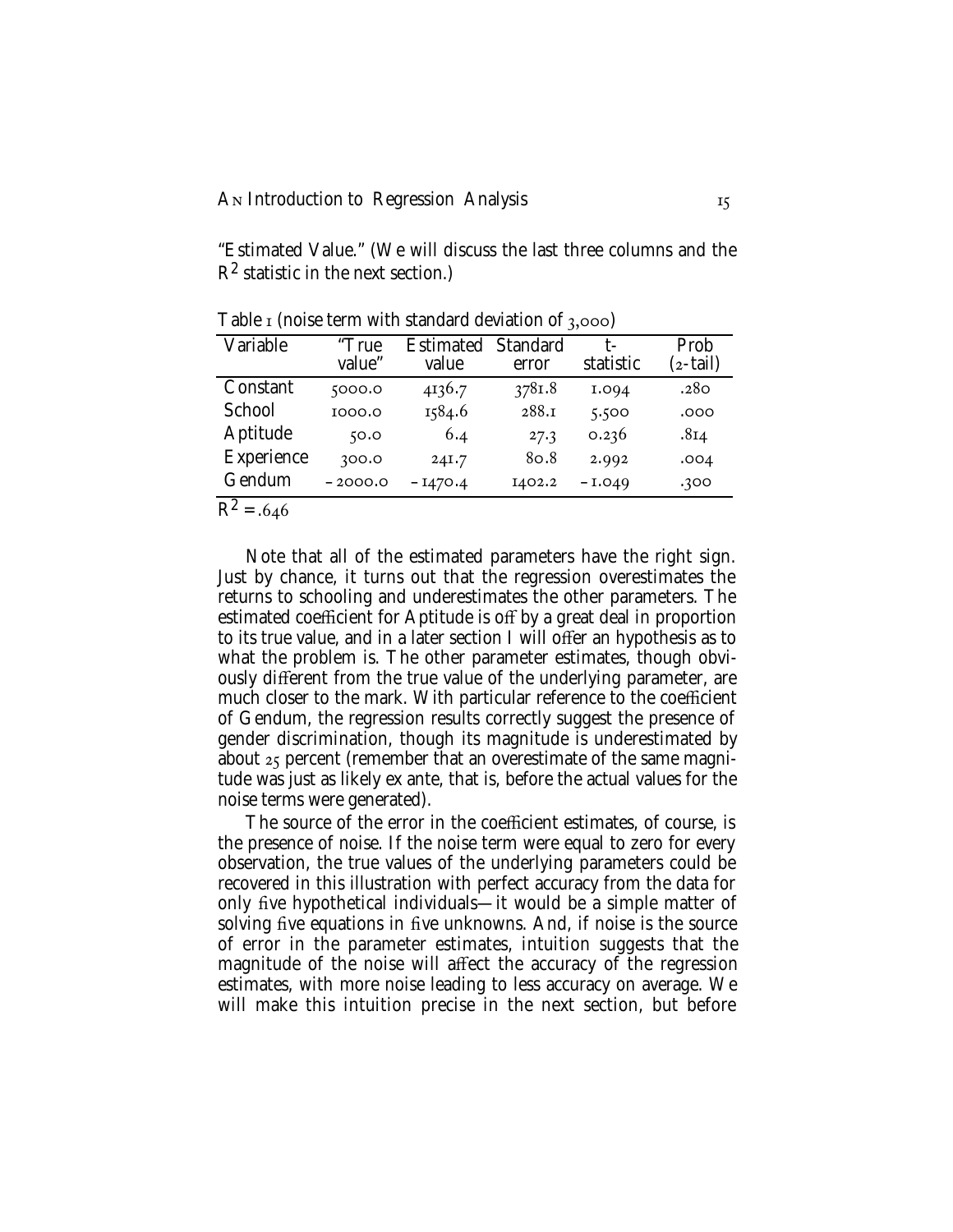proceeding it is perhaps useful to repeat the parameter estimation experiment for a hypothetical firm in which the data contain less noise. To do so, I took the "data" for the independent variables used in the experiment above and again generated values for earnings for the fifty hypothetical individuals using equation  $(i)$ , changing only the noise terms. This time, the noise terms were drawn by the random number generator from a normal distribution with standard deviation of  $I, ooo$  rather than  $3, ooo$  (a significant reduction in the amount of noise). Reestimating the regression parameters from this modified data set produced the results in table  $2$ :

Table  $2$  (noise term with standard deviation of  $I,000$ )

| Variable          | "True<br>value" | <b>Estimated Standard</b><br>value | error | t-statis-<br>tic | Prob<br>$(2-tail)$ |
|-------------------|-----------------|------------------------------------|-------|------------------|--------------------|
| Constant          | 5000.0          | 4784.2                             | 945.4 | 5.060            | .000               |
|                   |                 |                                    |       |                  |                    |
| <b>School</b>     | 1000.0          | II46.2                             | 72.0  | 15.913           | .000               |
| Aptitude          | 50.0            | 39.1                               | 6.8   | 5.74I            | .000               |
| <b>Experience</b> | 300.0           | 285.4                              | 20.2  | 14.131           | .000               |
| Gendum            | $-2000.0$       | $-1867.6$                          | 350.5 | $-5.328$         | .000               |

 $R^2 = .964$ 

Not surprisingly, the estimated parameters here are considerably closer to their true values. It was not certain that they would be, because after all their expected values are equal to their true values regardless of the amount of noise (the estimator is unbiased). But on average we would expect greater accuracy, and greater accuracy indeed emerges here. Put more formally, the probability distributions of the parameter estimates have greater variance, the greater the variance of the noise term. The variance of the noise term thus affects the degree of confidence that we have in the accuracy of regression estimates.

In real applications, of course, the noise term is unobservable, as is the distribution from which it is drawn. The variance of the noise term is thus unknown. It can, however, be estimated using the difference between the predicted values of the dependent variable for each observation and the actual value (the "estimated errors" defined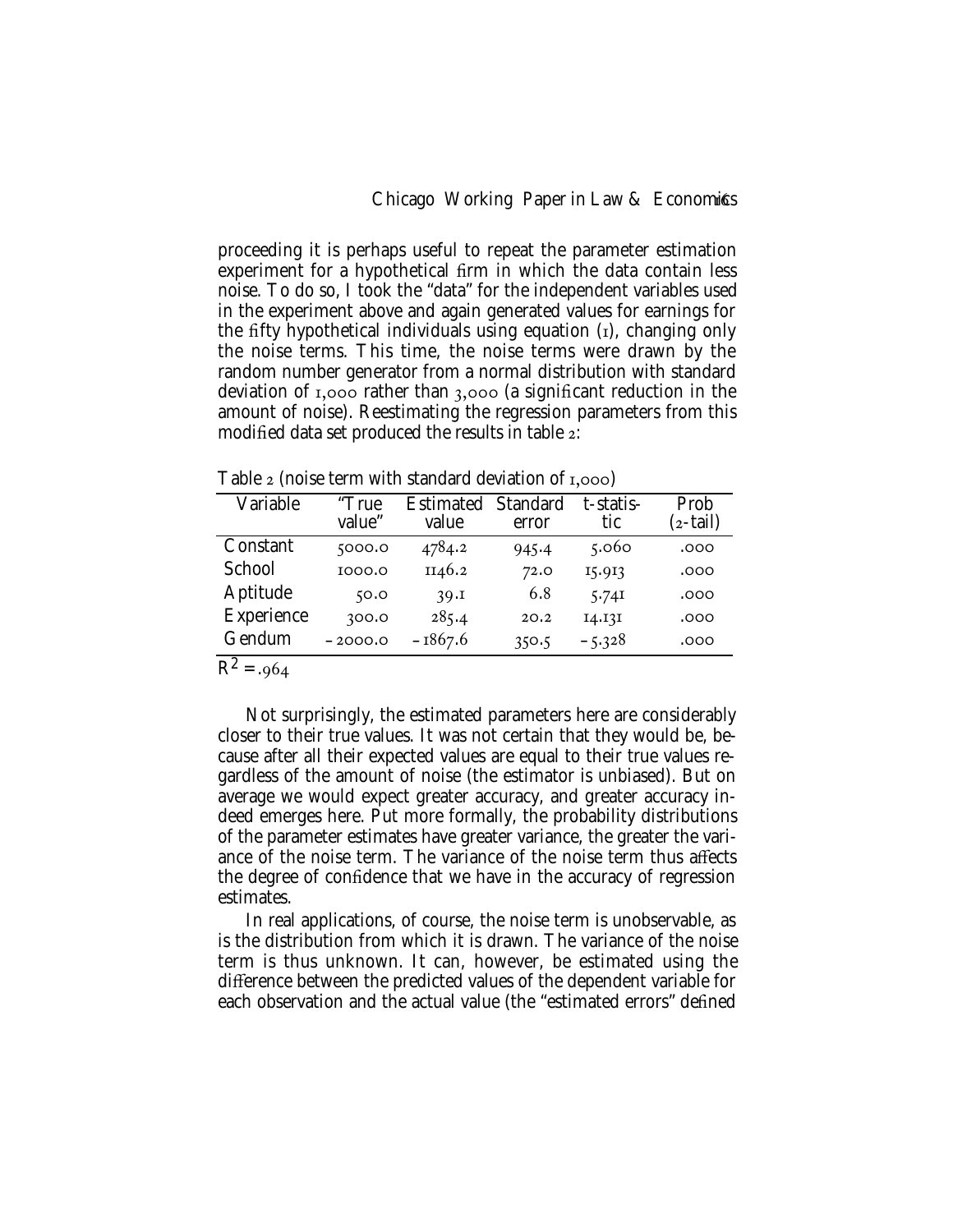earlier). This estimate in turn allows the investigator to assess the explanatory power of the regression analysis and the "statistical significance" of its parameter estimates.

# *. Statistical Inference and Goodness of fit*

Recall that the parameter estimates are themselves random variables, dependent upon the random variables ε. Thus, each estimate can be thought of as a draw from some underlying probability distribution, the nature of that distribution as yet unspecified. With a further assumption, however, we can compute the probability distribution of the estimates, and use it to test hypotheses about them.

# *. Statistical Inference*

-

Most readers are familiar, at least in passing, with a probability distribution called the "normal." Its shape is that of a "bell curve," indicating among other things that if a sample is drawn from the distribution, the most likely values for the observations in the sample are those close to the mean and least likely values are those farthest from the mean. *If we assume that the noise terms* ε *are all drawn from the same normal distribution,* it is possible to show that the parameter estimates have a normal distribution as well.

The variance of this normal distribution, however, depends upon the variance of the distribution from which the noise terms are drawn. This variance is unknown in practice and can only be estimated using the estimated errors from the regression to obtain an estimate of the variance of the noise term. The estimated variance of the noise term in turn can be used to construct an estimate of the

<sup>&</sup>lt;sup>22</sup>See, e.g., E. Hanushek and J. Jackson, supra note  $r_3$ , at  $66-68$ ; J. Johnston, supra note  $x_3$ , at  $x_3 = -38$ . The supposition that the noise terms are normally distributed is often intuitively plausible and may be loosely justified by appeal to "central limit theorems," which hold that the average of a large number of random variables tends toward a normal distribution even if the individual random variables that enter into the average are not normally distributed. See, e.g., R. Hogg and A. Craig, *Introduction to Mathematical Statistics* 192-95 (4th ed. 1978); W. Feller, *An Introduction to Probability Theory and Its Applications*, vol. 1, 243-48 (3d ed. 1968). Thus, if we think of the noise term as the sum of a large number of independent, small disturbances, theory affords considerable basis for the supposition that its distribution is approximately normal.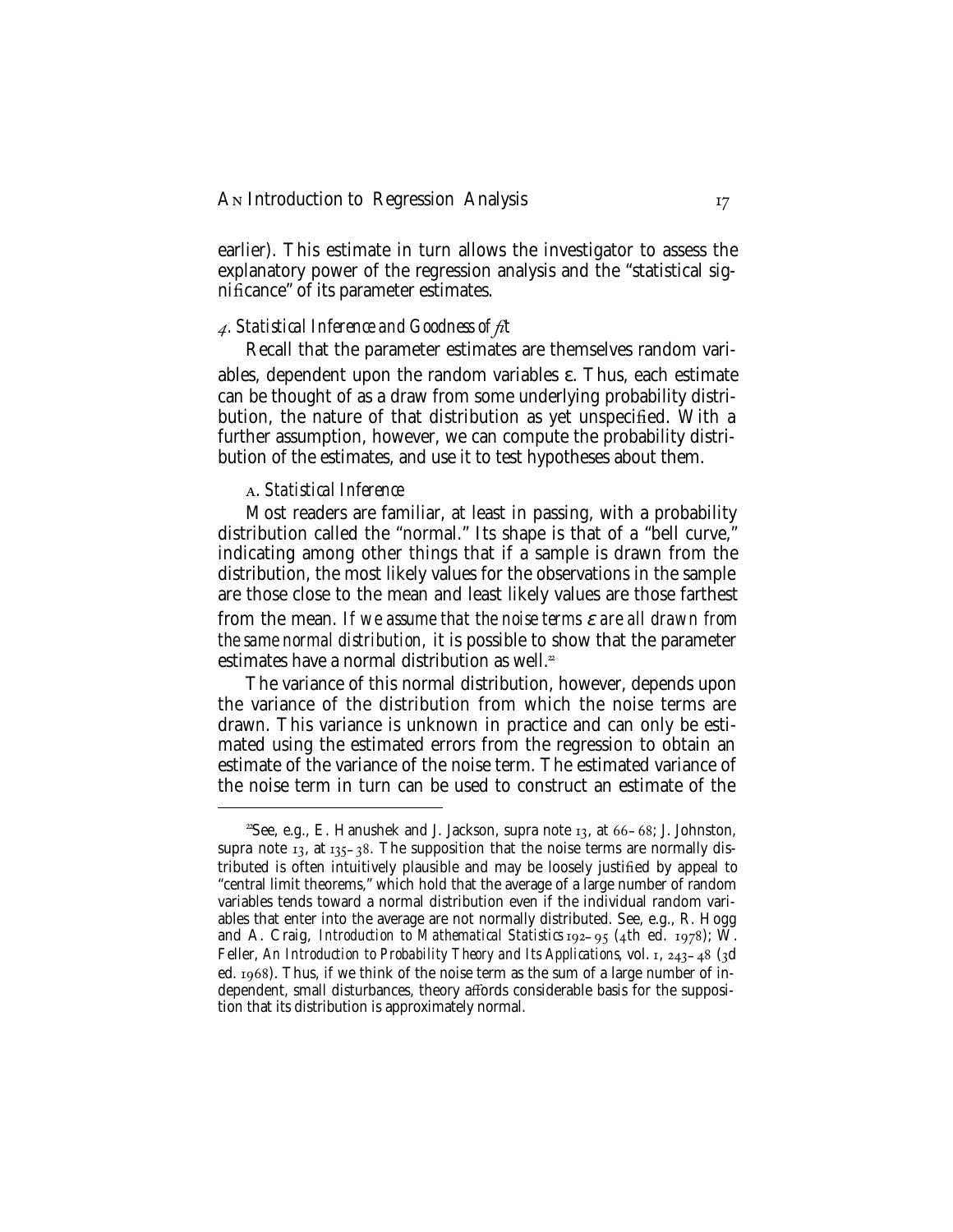variance of the normal distribution for each coefficient. The square root of this estimate is called the "standard error" of the coefficient—call this measure *s.*

It is also possible to show<sup>3</sup> that if the parameter estimate, call it π, is normally distributed with a mean of µ, then (π – µ)/*s* has a "Student's t" distribution. The t-distribution looks very much like the normal, only it has "fatter" tails and its mean is zero. Using this result, suppose we hypothesize that the true value of a parameter in our regression model is  $\mu$ . Call this the "null hypothesis." Because the minimum SSE criterion is an unbiased estimator, we can deduce that our parameter estimate is drawn from a normal distribution with a mean of  $\mu$  if the null hypothesis is true. If we then subtract  $\mu$ from our actual parameter estimate and divide by its standard error, we obtain a number called the *t-statistic,* which is drawn from a tdistribution if the null hypothesis is true. This statistic can be positive or negative as the parameter estimate from which it is derived is greater or less than the hypothesized true value of the parameter. Recalling that the t-distribution is much like a normal with mean of zero, we know that large values of the t-statistic (in absolute value) will be drawn considerably less frequently than small values of the t-statistic. And, from the construction of the t-statistic, large values for that statistic arise (in absolute value), other things being equal, when the parameter estimate on which it is based differs from its true (hypothesized) value by a great deal.

This insight is turned on its head for hypothesis testing. We have just argued that a large t-statistic (in absolute value) will arise fairly infrequently if the null hypothesis is correct. Hence, when a large t-statistic *does* arise, it will be tempting to conclude that the null hypothesis is false. The essence of hypothesis testing with a regression coefficient, then, is to formulate a null hypothesis as to its true value, and then to decide whether to accept or reject it according to whether the t-statistic associated with that null hypothesis is large enough that the plausibility of the null hypothesis is sufficiently in doubt.

<sup>&</sup>lt;sup>3</sup>See sources cited note 22 supra.

<sup>&</sup>lt;sup>24</sup>I limit the discussion here to hypothesis testing regarding the value of a particular parameter. In fact, other sorts of hypotheses may readily be tested, such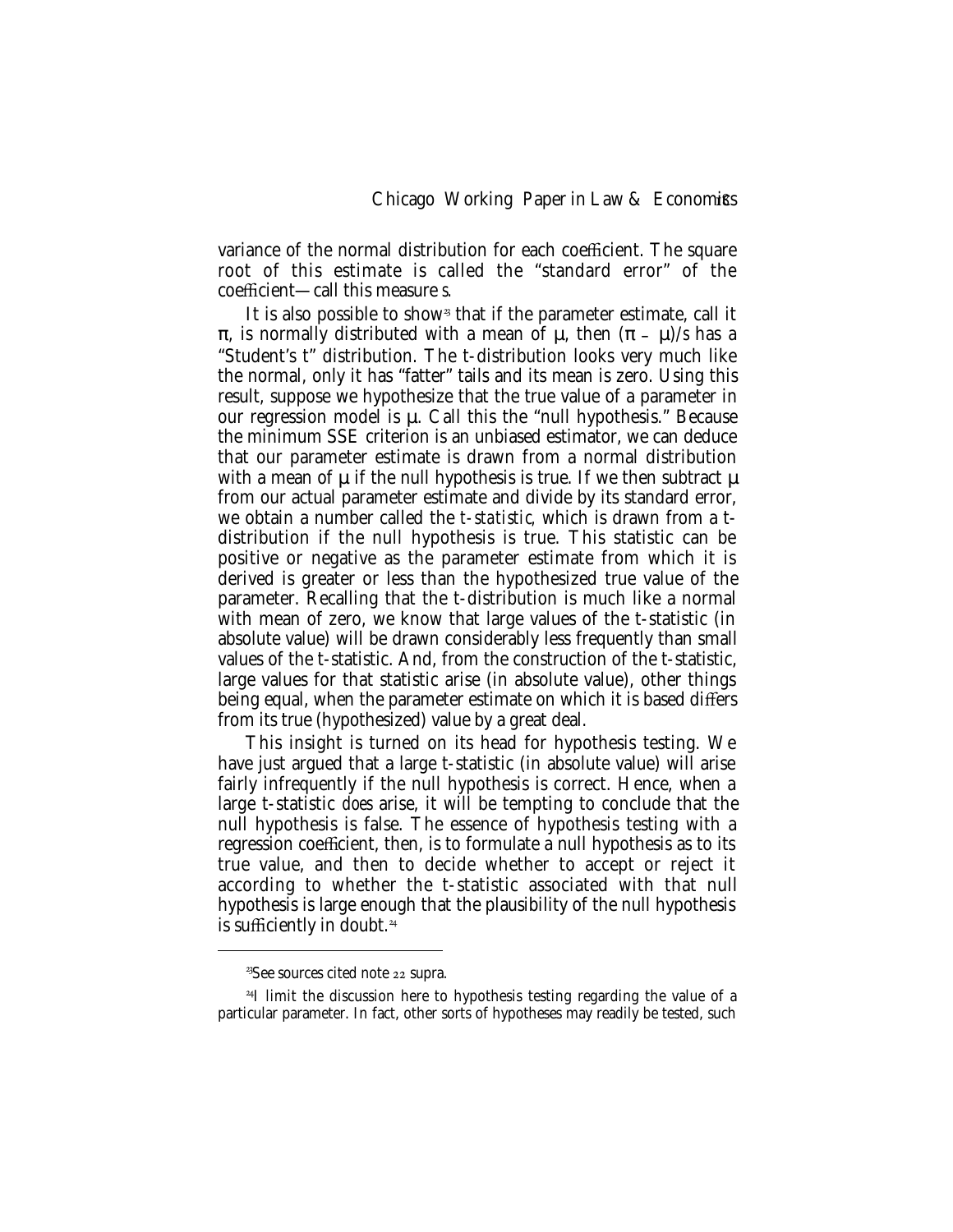### AN Introduction to Regression Analysis 19

One can be somewhat more precise. We might resolve that the null hypothesis is implausible if the t-statistic associated with our regression estimate lies so far out in one tail of its t-distribution that such a value, or one even larger in absolute value, would arise less than, say,  $\varsigma$  percent of the time if the null hypothesis is correct. Put differently, we will reject the null hypothesis if the t-statistic falls either in the uppermost tail of the t-distribution, containing  $2.5$  percent of the draws representing the largest positive values, or in the lowermost tail, containing  $2.5$  percent of the draws representing the largest negative values. This is called a "two-tailed test."

Alternatively, we might have a strong prior belief about the true value of a parameter that would lead us to accept the null hypothesis even if the t-statistic lies far out in *one* of the tails of the distribution. Consider the coefficient of the gender dummy in table  $\bar{a}$  as an illustration. Suppose the null hypothesis is that the true value of this coefficient is zero. Under what circumstances would we reject it? We might find it implausible that the true value of the coefficient would be positive, reflecting discrimination *against* men. Then, even if the estimated coefficient for the gender dummy is positive with a large positive t-statistic, we would still accept the null hypothesis that its true value is zero. Only a negative coefficient estimate with a large negative t-statistic would lead us to conclude that the null hypothesis was false. Where we reject the null hypothesis only if a t-statistic that is large in absolute value has a particular sign, we are employing a "one-tailed test."

To operationalize either a one- or two-tailed test, it is necessary to compute the exact probability of a t-statistic as large or larger in absolute value as the one associated with the parameter estimate at issue. In turn, it is necessary to know exactly how "spread out" is the t-distribution from which the estimate has been drawn. A further parameter that we need to pin down the shape of the t-distribution in this respect is called the "degrees of freedom," defined as the number of observations in the sample less the number of parameters to be estimated. In the illustrations of tables  $\bar{a}$  and  $\bar{a}$ , we have fifty observations in the sample, and we are estimating  $\zeta$  parameters, so

as the hypothesis that all parameters in the model are zero, the hypothesis that some subset of the parameters are zero, and so on.

-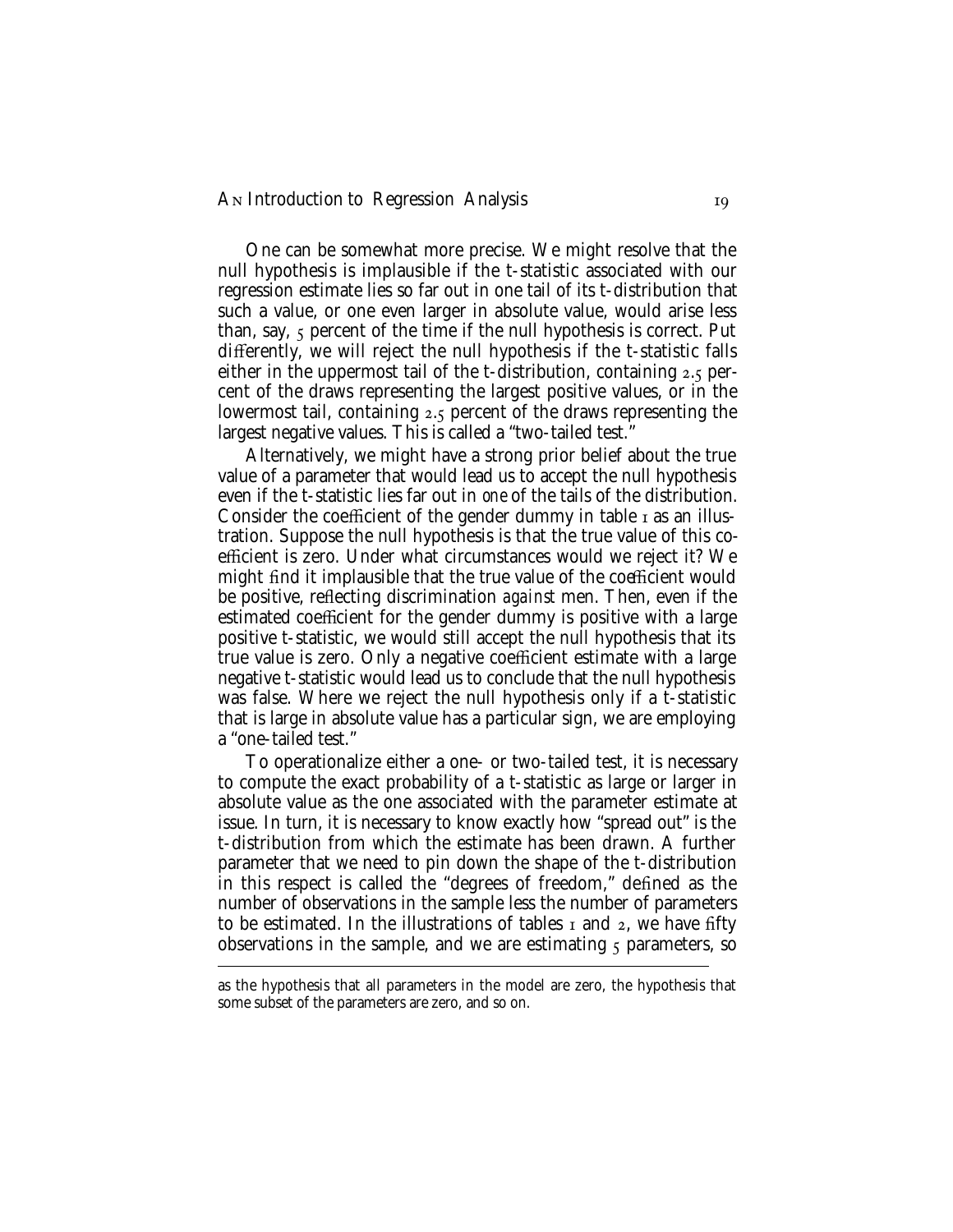the t-distribution for any of the parameter estimates has  $45$  degrees of freedom. The fewer the degrees of freedom, the more "spread out" is the t-distribution and thus the greater is the probability of drawing large t-statistics. The intuition is that the larger the sample, the more collapsed is the distribution of any parameter estimate (recall the concept of consistency above). By contrast, the more parameters we seek to estimate from a sample of given size, the more information we are trying to extract from the data and the less confident we can be in the estimate of each parameter—hence, the associated t-distribution is more "spread out."

Knowing the degrees of freedom for the t-distribution allows an investigator to compute the probability of drawing the t-statistic in question, or one larger in absolute value, assuming the truth of the null hypothesis. Using the appropriate one- or two-tailed test (the former necessary only when the t-statistic is of the right sign), the investigator then rejects the null hypothesis if this probability is sufficiently small.

But what do we mean by "sufficiently small"? The answer is by no means obvious, and it depends upon the circumstances. It has become convention in social scientific research to test one particular null hypothesis—namely, the hypothesis that the true value of a coefficient is zero. Under this hypothesis,  $\mu$  in our notation above is equal to zero, and hence the t-statistic is simply  $\pi/s$ , the coefficient estimate divided by its standard error. It is also convention to embrace a "significance level" of .10, .05, or .01—that is, to inquire whether the t-statistic that the investigator has obtained, or one even larger in absolute value, would arise more than  $\sigma$  percent,  $\sigma$  percent, or  $I$  percent of the time when the null hypothesis is correct. Where the answer to this question is no, the null hypothesis is rejected and the coefficient in question is said to be "statistically significant." For example, if the parameter estimate that was obtained is far enough from zero that an estimate of that magnitude, or one even further from zero, would arise less than  $\zeta$  percent of the time, then the coefficient is said to be significant at the  $.05$  level.

The question whether the conventional social scientific significance tests are appropriate when regression analysis is used for legal

-

<sup>&</sup>lt;sup>3</sup>See sources cited note 13 supra.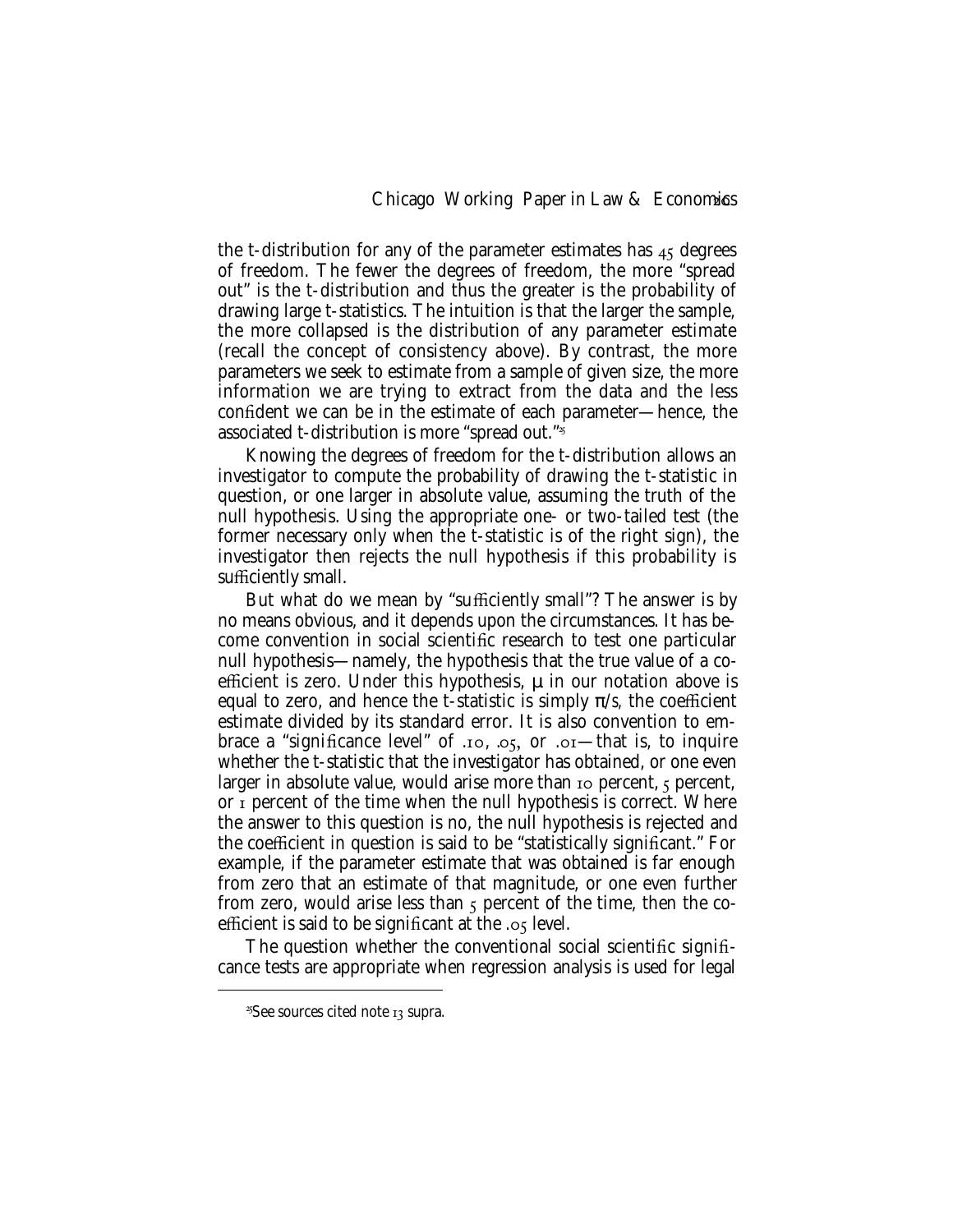applications, particularly in litigation, is a difficult one that I will defer to the concluding section of this lecture. I will simply assume for now that we are interested in the general problem of testing some null hypothesis, and that we will reject it if the parameter estimate obtained lies far enough out in one of the tails of the distribution from which the estimate has been drawn. We leave open the question of what constitutes "far enough" and simply seek to compute the probability under a one- or two-tailed test of obtaining an estimate as far from the mean of the distribution as that generated by the regression if the null hypothesis is true.

Most computerized regression packages report not only the parameter estimate itself ( $\pi$  in our notation), but also the standard error of each parameter estimate (*s* in our notation). This value, coupled with the hypothesized true parameter value  $(\mu)$  in our notation), can then be employed to generate the appropriate tstatistic for any null hypothesis. Many regression packages also report a number called the "t-statistic," which is invariably based upon the conventional social scientific null hypothesis that the true parameter value is zero. finally, some packages report the probability that the t-statistic at issue could have been generated from a tdistribution with the appropriate degrees of freedom under a one- or two-tailed test.

Returning to tables  $\bar{a}$  and  $\bar{a}$ , all of this information is reported for each of the five parameter estimates—the standard error, the value of the t-statistic for the null hypothesis that the true parameter value is zero, and the probability of getting a t-statistic that large or larger in absolute value under a two-tailed test with  $45$  degrees of freedom. To interpret this information, consider the estimated coefficient for the

 $\mathscr{D}$ If the regression package does not report these probabilities, they can readily be found elsewhere. It has become common practice to include in statistics and econometrics books tables of probabilities for t-distributions with varying degrees of freedom. Knowing the degrees of freedom associated with a t-statistic, therefore, one can consult such a table to ascertain the probability of obtaining a tstatistic as far from zero or farther as the one generated by the regression (the concept "far from zero" again defined by either a one- or two-tailed test). As a point of reference, when the degrees of freedom are large (say,  $\zeta$  or more), then the .05 significance level for a two-tailed test requires a t-statistic approximately equal to 2.O.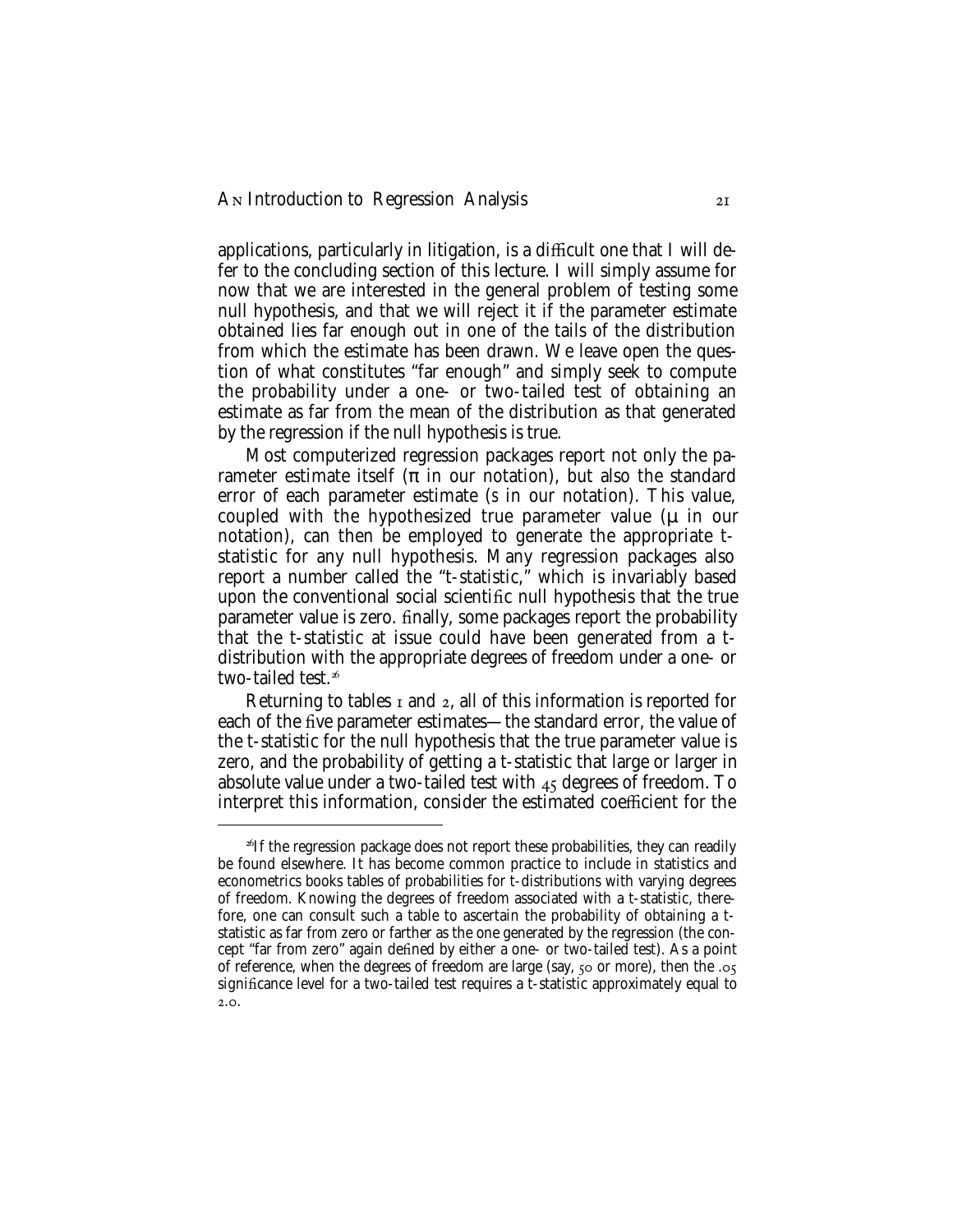gender dummy in table  $\overline{L}$ . The estimated coefficient of  $-\frac{1470.4}{4}$  has standard error of  $I_{402.2}$  and thus a t-statistic of  $-I_{470.4}/I_{402.2}$  =  $-1.049$ . The associated probability under a two-tailed test is reported as .30. This means that if the true value of the coefficient for the gender dummy were zero, a coefficient greater than or equal to  $1470.4$  in absolute value would nevertheless arise  $30$  percent of the time given the degrees of freedom of the t-distribution from which the coefficient estimate is drawn. A rejection of the null hypothesis on the basis of a parameter estimate equal to  $_{1470.4}$  or greater in absolute value, therefore, will be erroneous three times out of ten when the null hypothesis is true. By conventional social science standards, therefore, the significance level here is too low to reject the null hypothesis, and the coefficient of the gender dummy is not statistically significant. It is noteworthy that in this instance (in contrast to any real world application), we know the true parameter value, namely -2000.0. Hence, if we employ a conventional two-tailed significance test, we are led erroneously to reject the hypothesis that gender discrimination is present.

As noted, we may regard the two-tailed test as inappropriate for the coefficient of the gender dummy because we find the possibility of discrimination against men to be implausible. It is a simple matter to construct an alternative one-tailed test: Table I indicates that a coefficient estimate of  $_{1470.4}$  or greater in absolute value will occur percent of the time if the true value of the coefficient is zero. Put differently, an estimate of the gender dummy coefficient greater than or equal to  $1470.4$  will arise  $15$  percent of the time, and an estimate less than or equal to  $-1470.4$  will arise 15 percent of the time. It follows that if we are only interested in the lower tail of the t-distribution, rejection of the null hypothesis (when it is true) will be erroneous only  $\pi$  percent of the time if we require a parameter estimate of  $-1470.4$  or smaller. The one-tailed significance level is thus .15, still below the conventional thresholds for statistical significance.<sup> $\tau$ </sup> Using such significance levels, therefore, we again are led to accept the null hypothesis, in this case erroneously.

The result in this illustration is general—for any t-statistic, the probability of rejecting the null hypothesis erroneously under a one-tailed test will be exactly half that probability under a two-tailed test.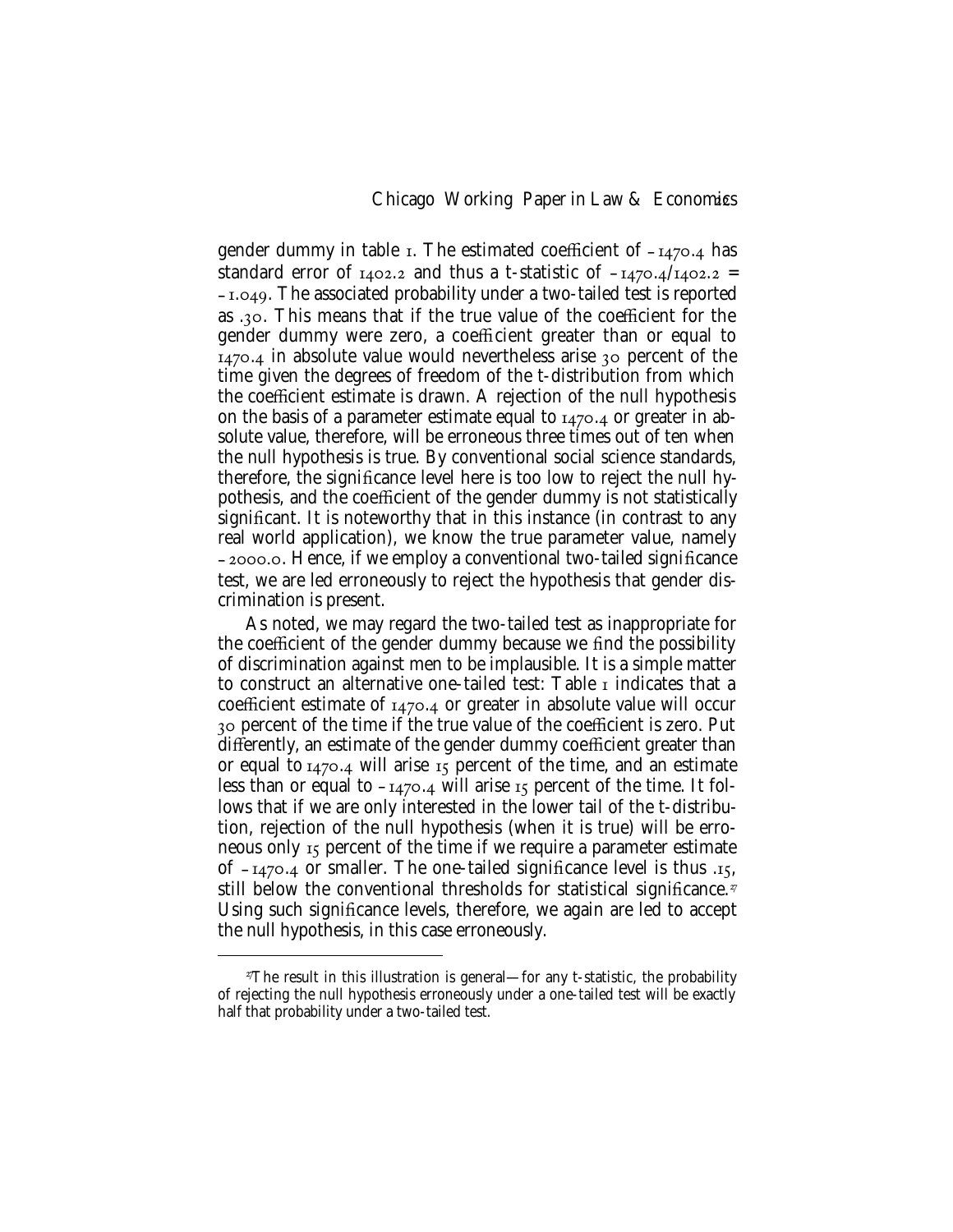I offer this illustration not to suggest that there is anything wrong with conventional significance tests, but simply to indicate how one reduces the chance of erroneously rejecting the null hypothesis (call this a "Type I" error) only by increasing the chance of erroneously accepting it (call this a "Type II" error). The conventional significance tests implicitly give great weight to the importance of avoiding Type I errors, and less weight to the avoidance of Type II errors, by requiring a high degree of confidence in the falsity of the null hypothesis before rejecting it. This seems perfectly appropriate for most scientific applications, in which the researcher is justifiably asked to bear a considerable burden of proof before the scientific community will accept that the data establish an asserted causal relation. Whether the proponent of regression evidence in a legal proceeding should bear that same burden of proof is a more subtle issue.

### *. Goodness of fit*

 $\overline{a}$ 

Another common statistic associated with regression analysis is the  $R^2$ . This has a simple definition—it is equal to one minus the ratio of the sum of squared *estimated* errors (the deviation of the actual value of the dependent variable from the regression line) to the sum of squared deviations about the mean of the dependent variable. Intuitively, the sum of squared deviations about its mean is a measure of the total variation of the dependent variable. The sum of squared deviations about the regression line is a measure of the extent to which the regression fails to explain the dependent variable (a measure of the noise). Hence, the  $\mathbb{R}^2$  statistic is a measure of the extent to which the total variation of the dependent variable *is* explained by the regression. It is not difficult to show that the  $\mathbb{R}^2$ statistic necessarily takes on a value between zero and one.<sup>8</sup>

A high value of  $\mathbb{R}^2$ , suggesting that the regression model explains the variation in the dependent variable well, is obviously important if one wishes to use the model for predictive or forecasting purposes. It is considerably less important if one is simply interested in particular parameter estimates (as, for example, if one is searching for evidence of discrimination, as in our illustration, and thus

 $^{\text{A}}$ See, e.g., E. Hanushek and J. Jackson, supra note 13, at 57–58.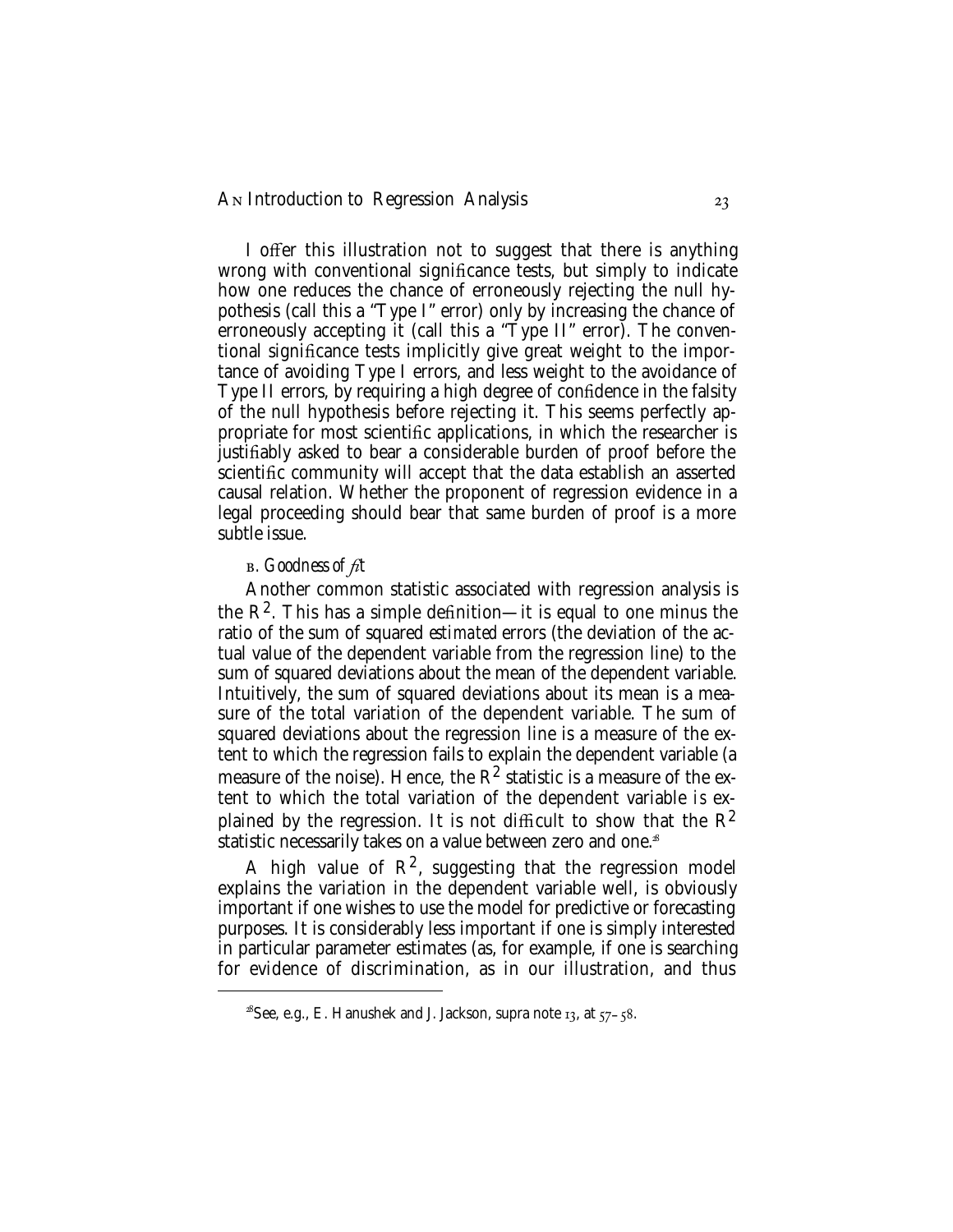focused on the coefficient of the gender dummy). To be sure, a large unexplained variation in the dependent variable will increase the standard error of the coefficients in the model (which are a function of the estimated variance of the noise term), and hence regressions with low values of  $\mathbb{R}^2$  will often (but by no means always) yield parameter estimates with small t-statistics for any null hypothesis. Because this consequence of a low  $\mathbb{R}^2$  will be reflected in the tstatistics, however, it does not afford any reason to be concerned about a low  $R^2$  per se.

As a quick illustration, turn back to tables  $I$  and  $2$ . Recall that the noise terms for the data set from which the estimates in table  $I$  were generated were drawn from a distribution with a standard deviation of  $3,000$ , while for table  $2$  the noise terms were drawn from a distribution with a standard deviation of  $I,000$ . The unexplained variation in the earnings variable is likely to be greater in the first data set, therefore, and indeed the  $\mathbb{R}^2$  statistics confirm that it is (.646 for table  $I$  and .964 for table 2). Likewise, because the estimated variance of the noise term is greater for the estimates in table , we expect the coefficient estimates to have larger standard errors and smaller tstatistics. This expectation is also borne out on inspection of the two tables. Variables with coefficients that are statistically significant by conventional tests in table 2, therefore, such as the gender dummy, are not statistically significant in table .

In these illustrations, the value of  $\mathbb{R}^2$  simply reflects the amount of noise in the data, and a low  $\mathbb{R}^2$  is not inconsistent with the minimum SSE criterion serving as an unbiased, consistent, and efficient estimator because we know that the noise terms were all independent draws from the same distribution with a zero mean. In practice, however, a low value of R2 *may* indicate that important and systematic factors have been omitted from the regression model. This possibility raises again the concern about omitted variables bias.

## *. Two Common Statistical Problems in Regression Analysis*

Much of the typical econometrics course is devoted to what happens when the assumptions that are necessary to make the minimum SSE criterion unbiased, consistent, and efficient do not hold. I cannot begin to provide a full sense of these issues in such a brief lecture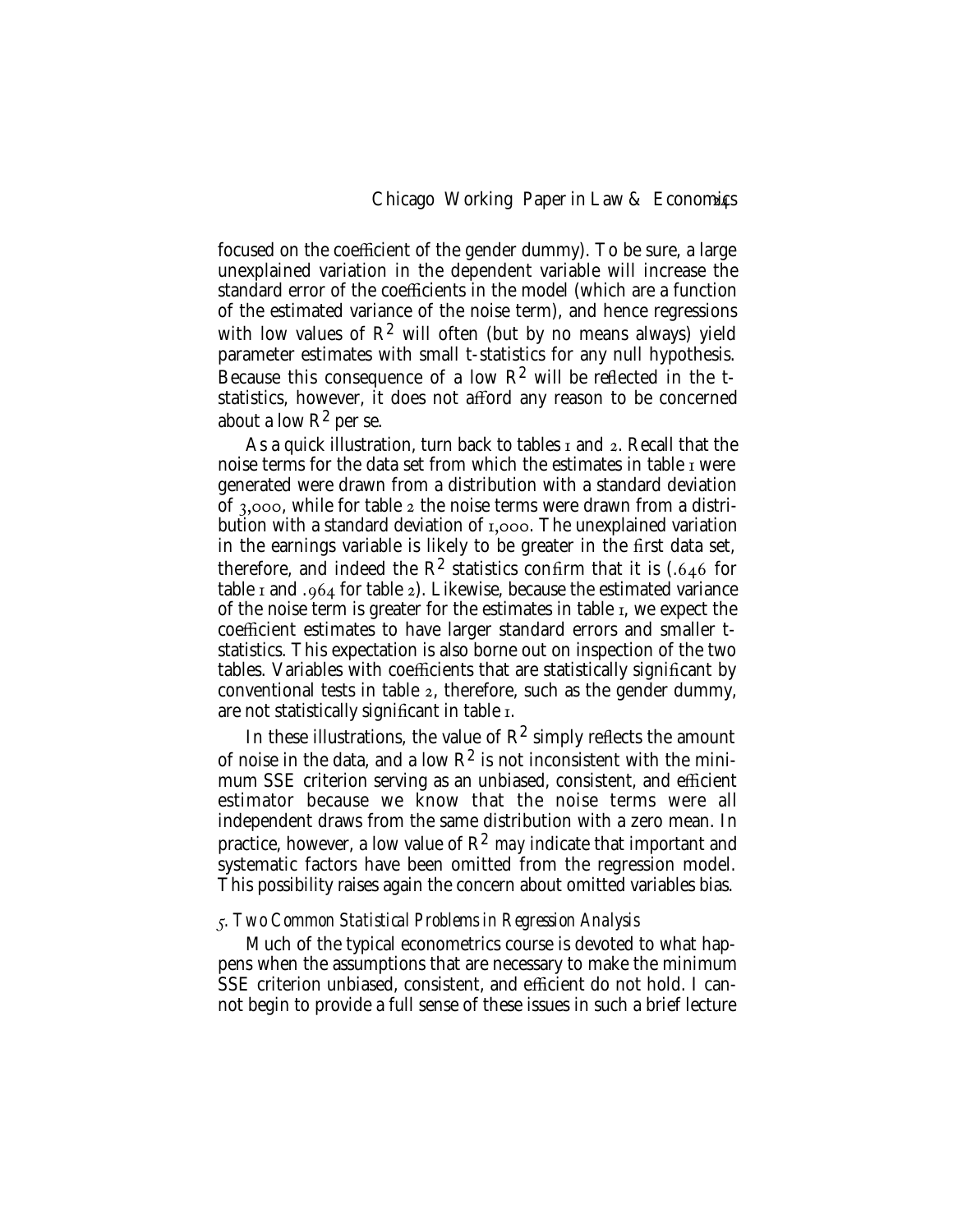and will simply illustrate two of the many complications that may arise, chosen because they are both common and quite important.

# *. Omitted Variables*

 $\overline{a}$ 

As noted, the omission from a regression of some variables that affect the dependent variable may cause an "omitted variables bias." The problem arises because any omitted variable becomes part of the noise term, and the result may be a violation of the assumption necessary for the minimum SSE criterion to be an unbiased estimator.

Recall that assumption—that each noise term is drawn from a distribution with a mean of zero. We noted that this assumption logically implies the absence of correlation between the explanatory variables included in the regression and the expected value of the noise term (because whatever the value of any explanatory variable, the expected value of the noise term is always zero). Thus, suppose we start with a properly specified model in which the noise term for every observation has an expected value of zero. Now, omit one of the independent variables. If the effect of this variable upon the dependent variable is not zero for each observation, the new noise terms now come from distributions with nonzero means. One consequence is that the estimate of the constant term will be biased (part of the estimated value for the constant term is actually the mean effect of the omitted variable). Further, unless the omitted variable is uncorrelated with the included ones, the coefficients of the included ones will be biased because they now reflect not only an estimate of the effect of the variable with which they are associated, but also partly the effects of the omitted variable.<sup>39</sup>

To illustrate the omitted variables problem, I took the data on which the estimates reported in table  $\bar{I}$  are based, and reran the regression after omitting the schooling variable. The results are shown in table  $\beta$ :

<sup>&</sup>lt;sup>29</sup>See J. Johnston, supra note  $_{13}$ , at  $_{168-69}$ ; E. Hanushek and J. Jackson, supra note  $r_3$ , at  $8r_8 - 8r_2$ . The bias is a function of two things—the true coefficients of the excluded variables, and the correlation within the data set between the included and the excluded variables.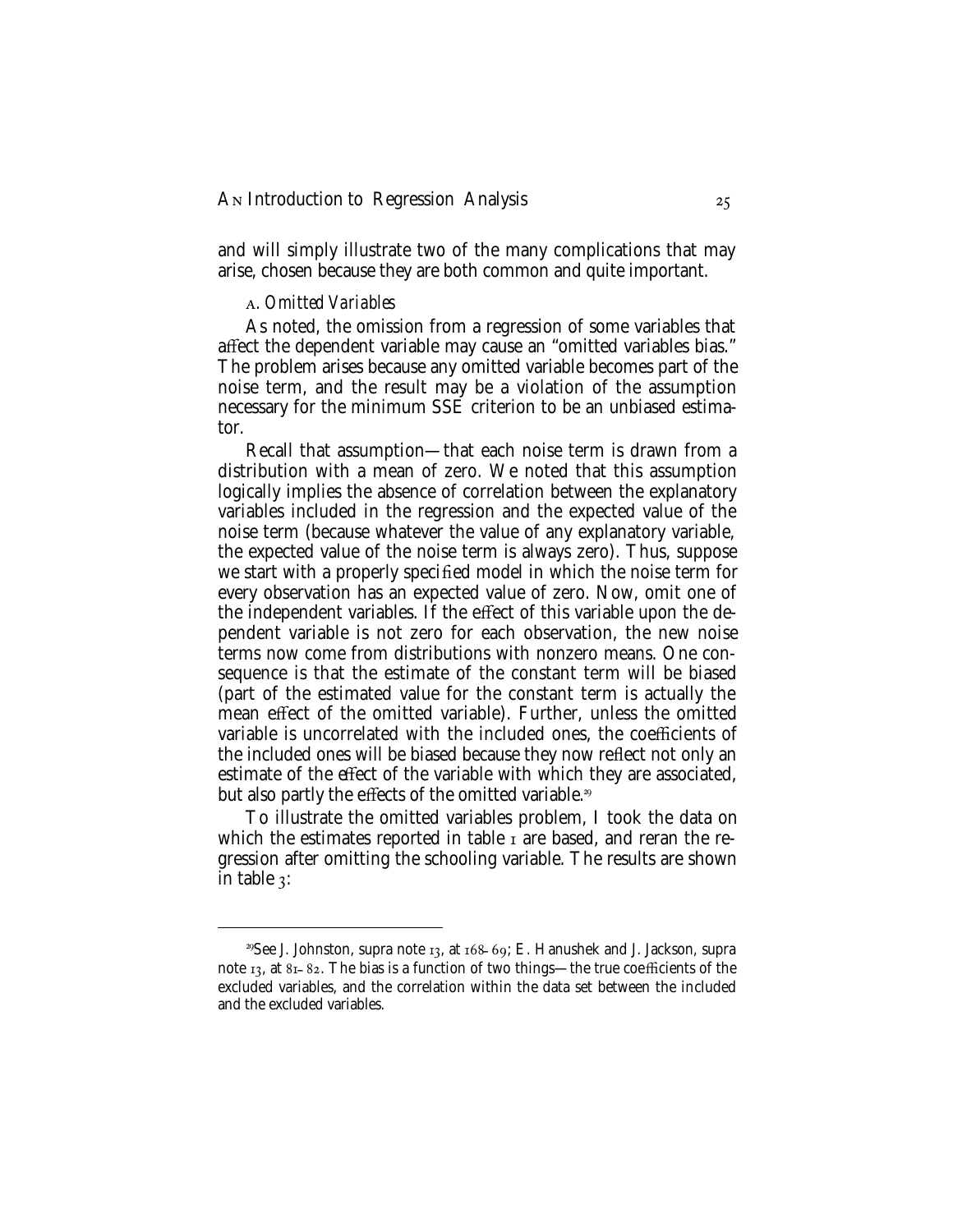| Variable          | "True<br>value" | <b>Estimated</b><br>value | <b>Standard</b><br>error | t-statis-<br>tic | Prob<br>$(2$ -tail) |
|-------------------|-----------------|---------------------------|--------------------------|------------------|---------------------|
| Constant          | 5000.0          | 9806.5                    | 4653.8                   | 2.107            | .04I                |
| <b>School</b>     | <b>1000.0</b>   | omitted                   |                          |                  |                     |
| Aptitude          | 50.0            | 107.5                     | 25.6                     | 4.173            | .000                |
| <b>Experience</b> | 300.0           | 256.9                     | IO3.3                    | 2.487            | .017                |
| Gendum            | $-2000.0$       | $-2445.5$                 | 1779.0                   | $-1.375$         | .176                |

Table 3. Omitted variable illustration

 $R^2 = .408$ 

You will note that the omission of the schooling variable lowers the  $R<sup>2</sup>$  of the regression, which is not surprising given the original importance of the variable. It also alters the coefficient estimates. The estimate for the constant term rises considerably, because the mean effect of schooling on income is positive. It is not surprising that the constant term is thus estimated to be greater than its true value. An even more significant effect of the omission of schooling is on the coefficient estimate for the aptitude variable, which increases dramatically from below its true value to well above its true value and becomes highly significant. The reason is that the schooling variable is highly correlated (positively) with aptitude in the data set—the correlation is  $.69$ —and because schooling has a positive effect on earnings. Hence, with the schooling variable omitted, the aptitude coefficient is erroneously capturing some of the (positive) returns to education as well as the returns to "aptitude." The consequence is that the minimum SSE criterion yields an upward biased estimate of the coefficient for aptitude, and in this case the actual estimate is indeed above the true value of that coefficient.

The effect on the other coefficients is more modest, though nontrivial. Notice, for example, that the coefficient of gendum increases (in absolute value) significantly. This is because schooling happens to be positively correlated with being male in my fictitious data set—without controlling for schooling, the apparent effect of gender is exaggerated because females are somewhat less well educated on average.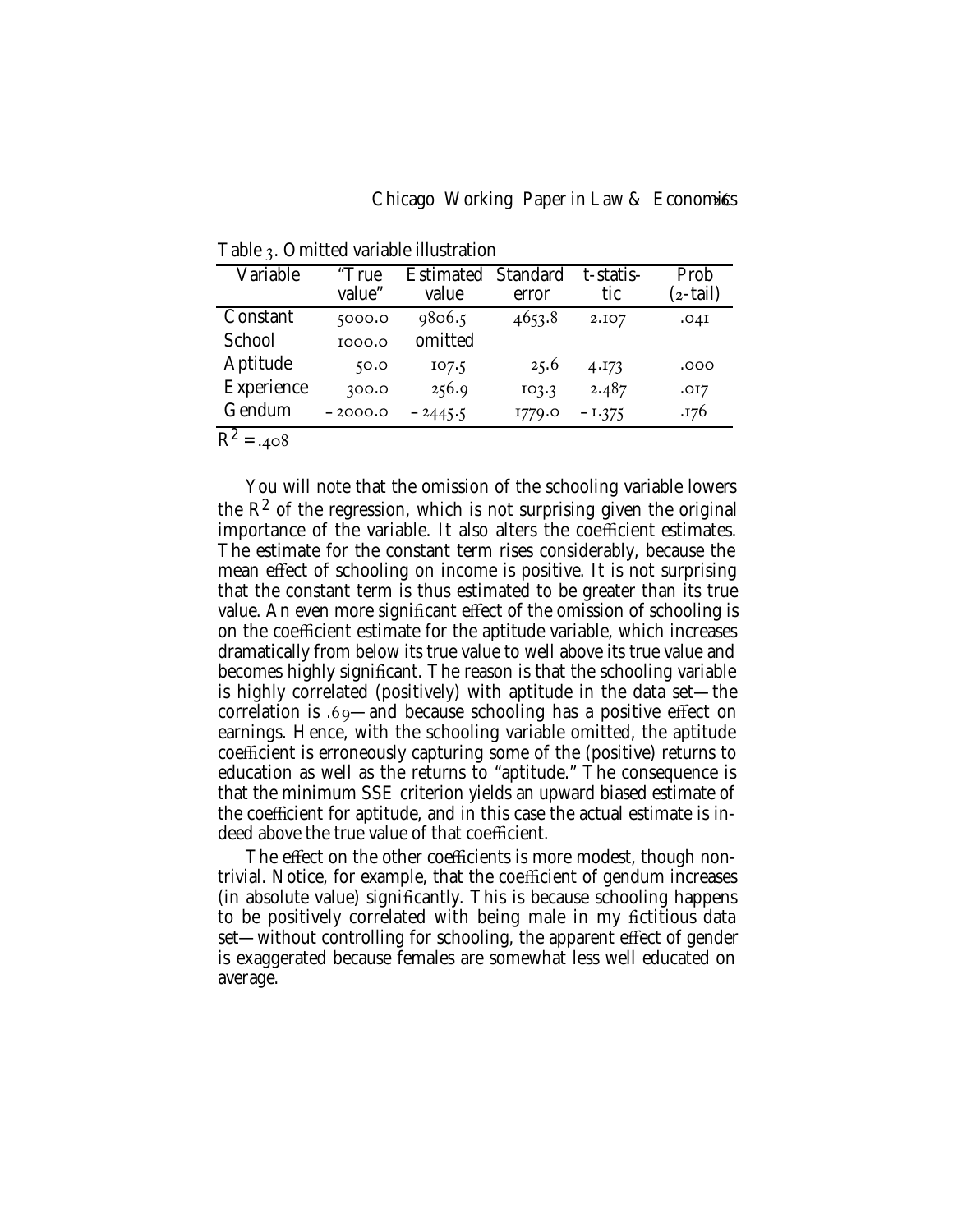The omitted variables problem is troublesome to investigators not simply because it requires them to collect data on more variables to avoid it, but because the omitted variables are often unobservable. Real world studies of gender discrimination are perhaps a case in point. One can readily imagine that earnings depend on such factors as innate ability and motivation, both of which may be unobservable to an investigator. Omitted variables bias may then become something that the investigator cannot avoid, and an understanding of its consequences then becomes doubly important. For an investigator concerned primarily with the coefficient of the gender dummy, it might be argued, the omitted variables bias caused by the exclusion of innate ability and motivation should be modest because the correlation in the sample between gender and those omitted variables might plausibly be assumed to be small. Where the problem appears likely to be serious, by contrast, the utility of conventional regression as an investigative tool diminishes considerably.

I note in passing that the problem of including extraneous or irrelevant variables is less serious. Their expected coefficient is zero and the estimates of the other coefficients are not biased, although the efficiency of the minimum SSE criterion is lessened.

I also note in passing a problem that is closely related to the omitted variables problem, termed "errors in variables." In many regression studies, it is inevitable that some explanatory variables will be measured with error. Such errors become part of the noise term. Let us assume that in the absence of measurement error, the noise terms obey the assumption needed for unbiasedness and consistency—they are all drawn from a distribution with zero mean and are thus uncorrelated with the explanatory variables. With measurement error, however, this assumption will no longer hold.

<sup>&</sup>lt;sup>30</sup>Econometricians have developed some more sophisticated regression techniques to deal with the problem of unobservable variables, but these are not always satisfactory because of certain restrictive assumptions than an investigator must make in using them. See, e.g., Griliches, "Errors in Variables and Other Unobservables,"  $42$  *Econometrica*  $971$  ( $1974$ ). An accessible discussion of the omitted variables problem and related issues may be found in P. Kennedy, supra note  $r<sub>7</sub>$ , at  $69 - 72.$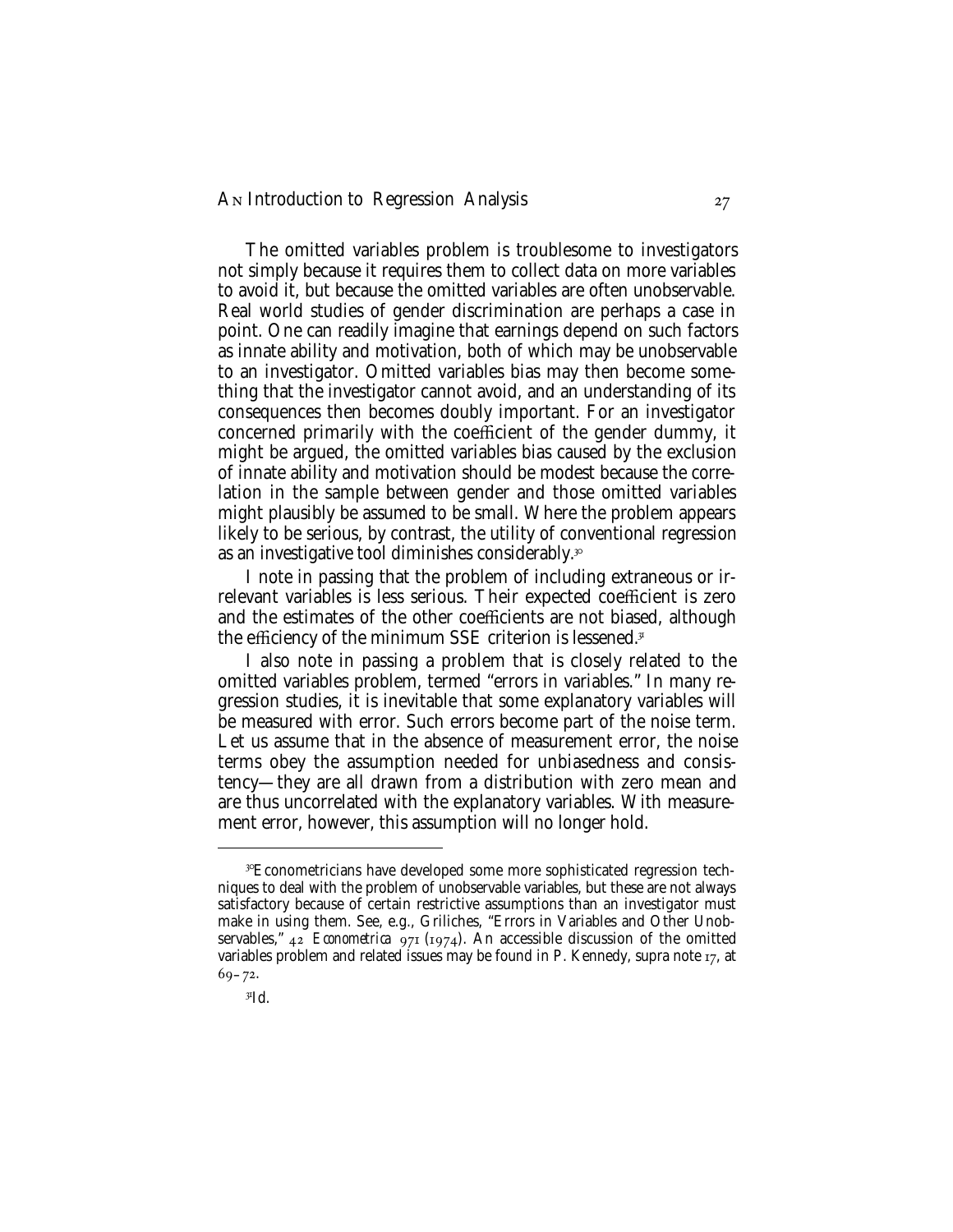Imagine, for concreteness, that earnings depend on education, experience, and so on, as hypothesized earlier, and on innate ability as suggested above. Instead of supposing that innate ability is an omitted variable, however, suppose that the aptitude test score included in the regression is a "proxy" for innate ability. That is, we regard it as an imperfect measure of ability, correlated with it but not perfectly. When the test score underestimates ability, the noise term rises, and when the aptitude score overestimates ability the noise term falls. The result is a negative correlation between the noise term and the aptitude/ability variable. Put differently, if the noise term without measurement error is drawn from a distribution with zero mean, then the noise term including the measurement error is drawn from a distribution with a mean equal to the magnitude of that error. The consequence once again is bias in the estimated coefficients of the model.

### *. Multicollinearity*

 $\overline{a}$ 

The multicollinearity problem does not result in biased coefficient estimates, but does increase the standard error of the estimates and thus reduces the degree of confidence that one can place in them. The difficulty arises when two independent variables are closely correlated, creating a situation in which their effects are difficult to separate.

The following illustration will convey the essential intuition: Suppose that two law school faculty members (call them Baird and Picker) regularly address alumni luncheons, held partly for the purpose of stimulating alumni contributions. Assume that each time one gives a luncheon speech, the other does too, and that the only available datum on alumni contributions is aggregate monthly

<sup>&</sup>lt;sup>3</sup>One standard technique for addressing this problem is termed "instrumental" variables," which replaces the tainted variable with another variable that is thought to be closely associated with it but also thought uncorrelated with the disturbance term. For a variety of reasons, however, the instrumental variables technique is not satisfactory in many cases, and the errors in variables problem is consequently one of the most serious difficulties in the use of regression techniques. A discussion of the instrumental variables technique and other possible responses to the errors in variables problem may be found in P. Kennedy, supra note  $17$ , at  $113-16$ ; J. Johnston, supra note  $I_3$ , at  $28I - 9I$ .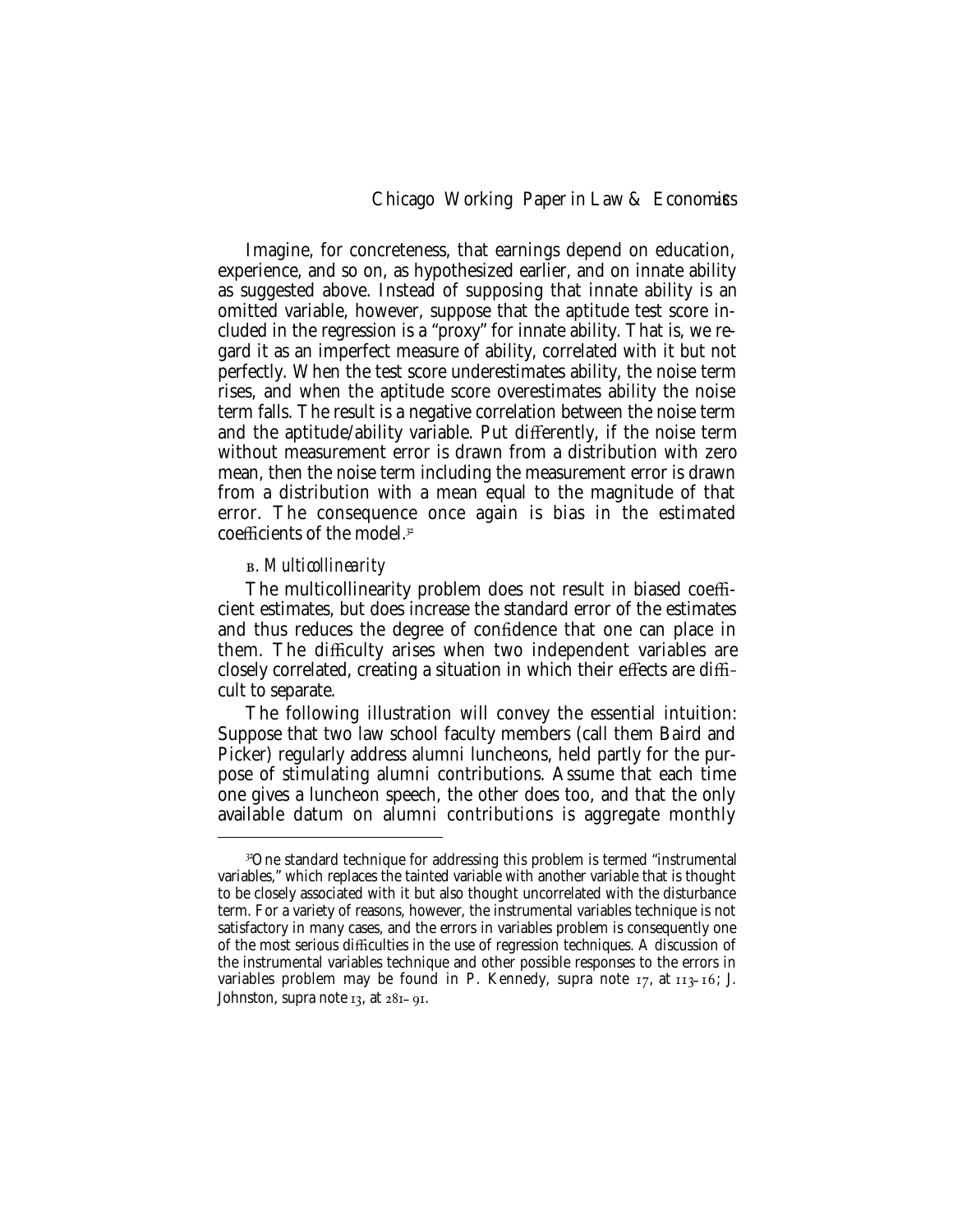giving. We somehow know that each time both give a speech in a month, alumni contributions rise by \$10,000. When they each give two speeches in a month, contributions rise by  $\S_{20,000}$ , and so on.

Thus, by hypothesis, we know the *joint* effect of a speech by both Baird and Picker  $(S_{10,000})$ , but nothing in the data permit us to ascertain their individual effects. Perhaps each speech increases contributions by  $\zeta_5$ ,  $\circ \circ \circ$ , but it might be that one speaker induces an extra S<sub>10</sub>,000 in giving and the other none, or that one speaker induces an extra  $\S_3$ , ooo in giving and the other reduces giving by  $\S_2$ , ooo. In econometric parlance, the data on speeches given by Baird and Picker are perfectly collinear—the correlation between the number of speeches per month by Baird and the number per month by Picker is  $I. \circ$ . An attempt to estimate the effect of the number of speeches given by each upon contributions would fail and result in an error message from the computer (for reasons that we need not detail, it would find itself trying to divide by zero).

The term "multicollinearity" usually refers to a problem in the data short of the perfect collinearity in our illustration, but where changes in two variables are nevertheless highly correlated to the point that it is difficult to separate their effects. Because multicollinearity does not go to any property of the noise term, the minimum SSE criterion can still be unbiased, consistent, and efficient. But the difficulty in separating the effects of the two variables introduces greater uncertainty into the estimator, manifest as an increase in the standard errors of the coefficients and a reduction in their tstatistics.

One illustration of the effects of multicollinearity may already have been provided. In our discussion of table  $\bar{I}$ , we noted that the coefficient estimate for the aptitude variable was far below its true value. As it turns out, aptitude and schooling are highly correlated in the data set, and this affords a plausible conjecture as to why the coefficient for the schooling variable is too high and that for aptitude insignificantly small (some of the effects of aptitude in the sample are captured by the schooling coefficient).

To give another illustration, which incidentally allows us to introduce another use of "dummy" variables, suppose that gender discrimination at our hypothetical firm affects the earnings of women in two ways—through an effect on the baseline earnings of women as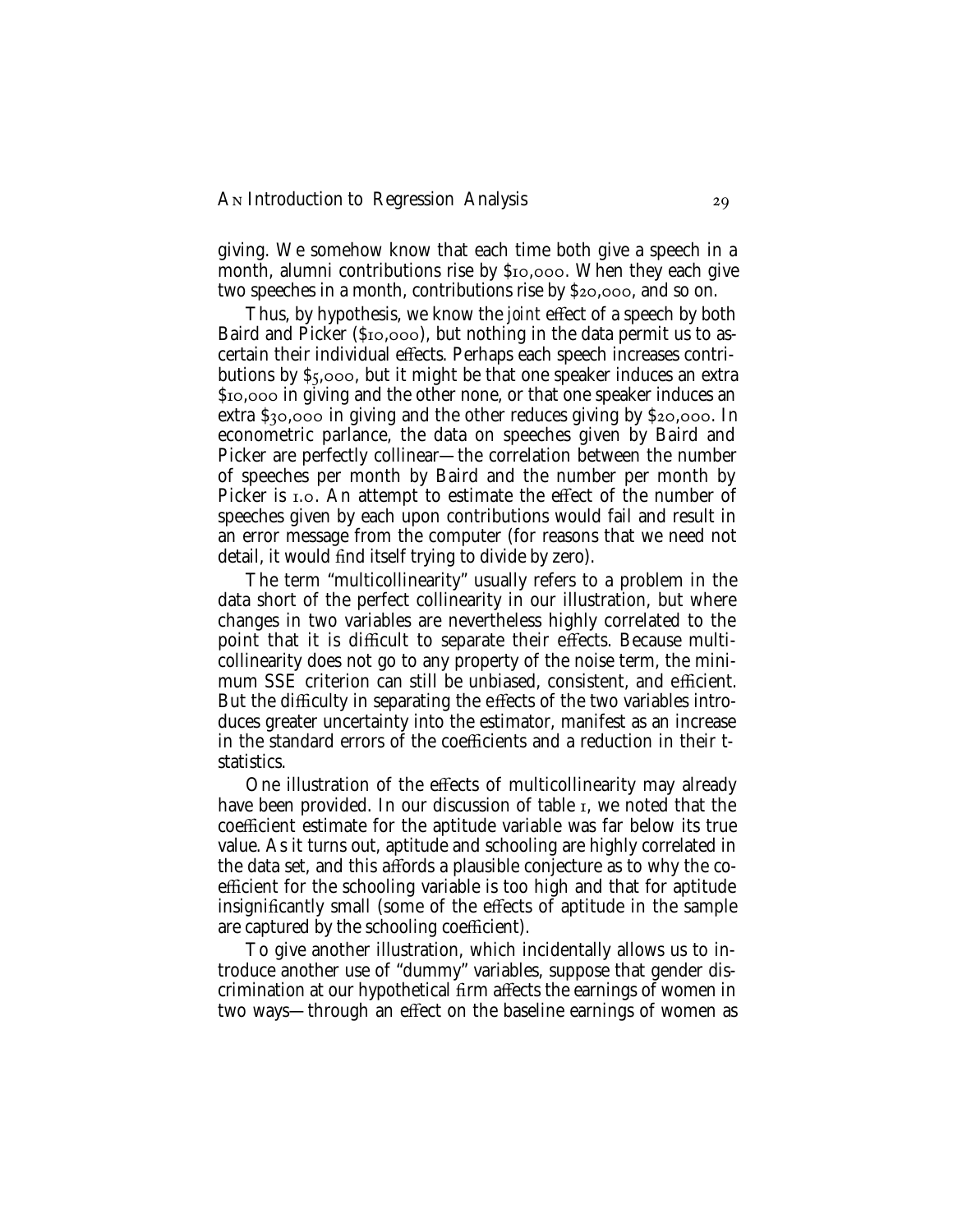before, and through an effect on the returns to education for women. In particular, recall that in equation  $(i)$  both sexes earned  $S_{I,\text{OOO}}$  per year of schooling. Suppose now that males earn \$1,000, but females earn only \$800. This effect can be captured mathematically by an "interaction term" incorporating the gender dummy, so that earnings are now determined in accordance with equation  $(z)$ :

Earnings = 
$$
5000 + 1000 \cdot \text{School} + 50 \cdot \text{Aptitude}
$$

\n $+ 300 \cdot \text{Experience} - 2000 \cdot \text{Gendum}$ 

\n $- 200 \cdot \text{Gendum} \cdot \text{School}$ 

\n(2)

Using the same hypothetical data for the explanatory variables as before,  $\overline{I}$  produced new values of earnings using equation (2) and (just for variety's sake) noise terms drawn from a distribution with standard deviation of  $2,000$ . I then estimated a regression from the new data set, including the variable Gendum • School as an additional explanatory variable. The results are in table  $\overline{4}$ , where the variable "Interact" is simply Gendum • School.

| Variable          | "True<br>value" | <b>Estimated</b><br>value | <b>Standard</b><br>error | t-statis-<br>tic | Prob<br>$(2-tail)$ |
|-------------------|-----------------|---------------------------|--------------------------|------------------|--------------------|
| Constant          | 5000.0          | 3500.2                    | 2130.6                   | 1.643            | .108               |
| <b>School</b>     | <b>1000.0</b>   | 962.3                     | 144.0                    | 6.679            | .000               |
| Aptitude          | 50.0            | 61.2                      | I2.3                     | 4.966            | .000               |
| <b>Experience</b> | 300.0           | 288.3                     | 36.7                     | 7.861            | .000               |
| Gendum            | $-2000.0$       | $-4243.7$                 | 2916.5                   | $-1.455$         | .153               |
| <b>Interact</b>   | $-200.0$        | 14.8                      | 198.2                    | .075             | .94I               |

Table  $_4$ . Multicollinearity illustration

 $R^2 = .909$ 

Observe that, in contrast to table  $I$ , the coefficient for the gender dummy is now higher than the real value by more than a factor of two. The coefficient for the interaction term, by contrast, has the wrong sign and is close to zero. The other parameter estimates are not too far off the mark.

The poor results for the coefficients of Gendum and Interact are almost certainly a result of a severe multicollinearity problem. Note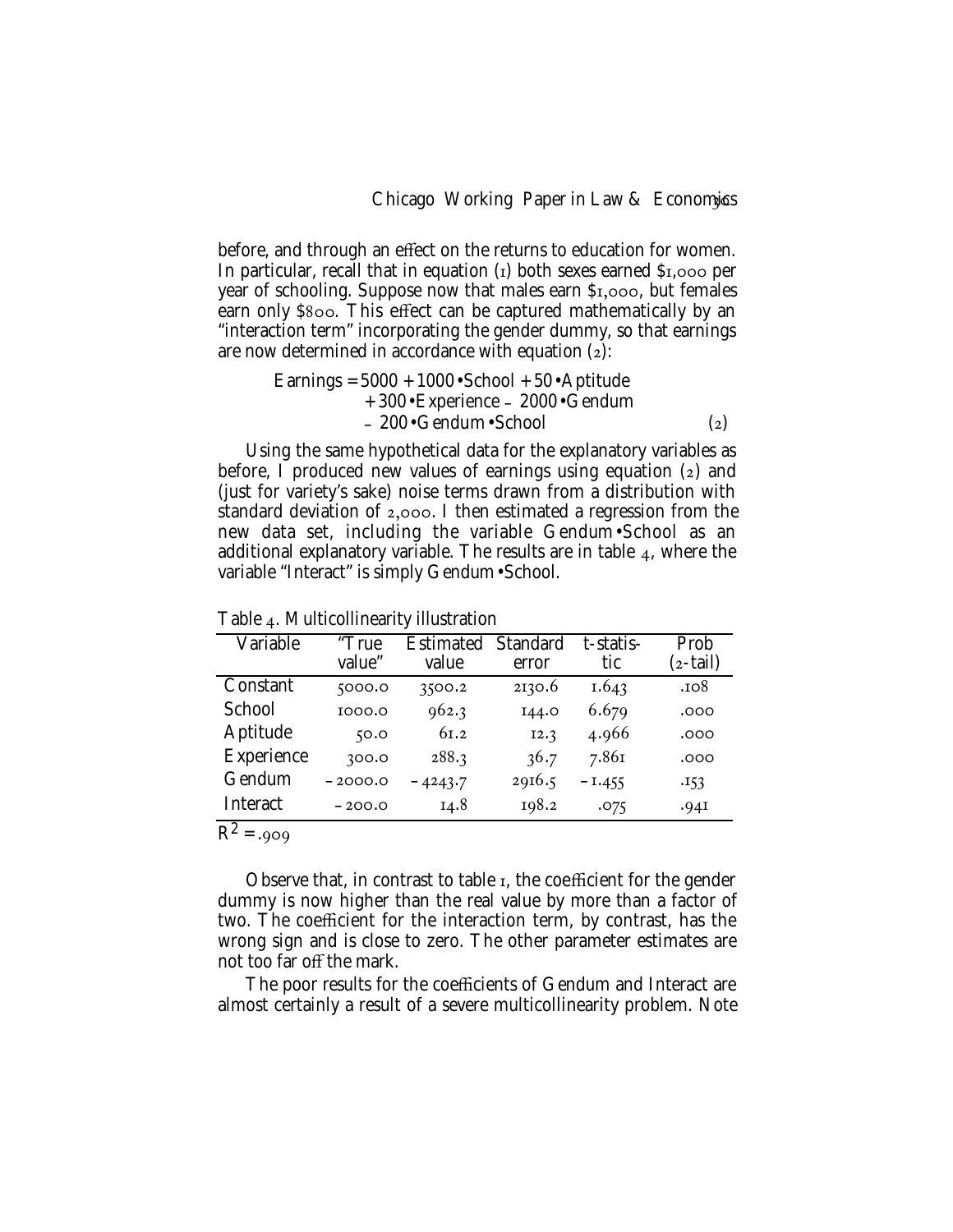that whenever Gendum  $= 0$ , Interact  $= 0$  as well. Gendum is positive only when Interact is positive. We would expect a high correlation between them, and indeed the correlation coefficient is .96. Under these circumstances, it is no surprise that the regression cannot separate the effects of the two variables with any accuracy. The estimated coefficient for Interact is insignificant by any plausible test, and the coefficient for Gendum also has a large standard error that produces a rather poor t-statistic despite the high absolute value of the coefficient estimate.

Notwithstanding the considerable uncertainty introduced into the coefficient estimates, however, it is plausible that the multicollinearity problem here is not disastrous for an investigator interested in identifying the extent of gender discrimination. The reason is that the estimate of the *joint* effects of the Gendum and Interact may not be too far afield—one is inflated and one is understated, with the errors to a great extent canceling each other—and as a legal matter an estimate of the joint effect may be all that is needed. The caveat is that multicollinearity reduces the t-statistics for both variables, and might thereby lead the investigator to reject the hypothesis that discrimination is present at all. To deal with the effects of multicollinearity here, therefore, the investigator might simply wish to discount the low t-statistics, or else to omit one of the two variables and recognize that the coefficient estimate for the included variable will be biased and will include the effect of the omitted variable.

In many instances, however, the investigator will not be satisfied with an estimate of the joint effect of two variables, but needs to separate them. Here, multicollinearity can become highly problematic. There is no simple, acceptable solution for all cases, though various options warrant consideration, all beyond the scope of this lecture.

#### *. A final Note on the Law: Regression Analysis and the Burden of Proof*

A key issues that one must confront whenever a regression study is introduced into litigation is the question of how much weight to

<sup>&</sup>lt;sup>33</sup>It is important to recollect that this approach raises the problem of omitted variables bias for the other variables as well.

<sup>&</sup>lt;sup>34</sup>See P. Kennedy, supra note  $r$ , at  $r$ <sub>46-56</sub>.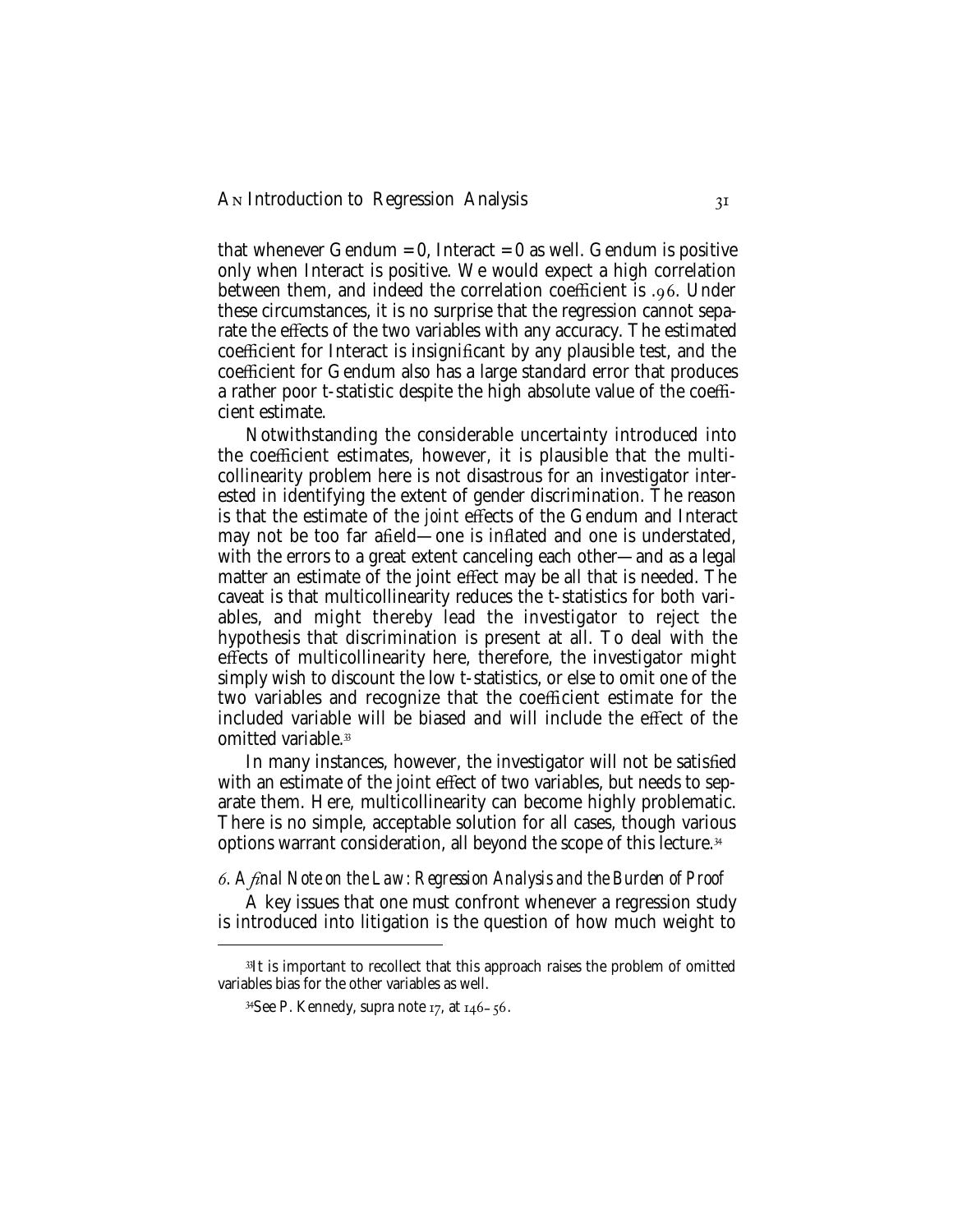give it. I hope that the illustrations in this lecture afford some basis for optimism that such studies can be helpful, while also suggesting considerable basis for caution in their use.

I return now to an issue deferred earlier in the discussion of hypothesis testing—the relationship between the statistical significance test and the burden of proof. Suppose, for example, that to establish *liability* for wage discrimination on the basis of gender under Title VII, a plaintiff need simply show by a preponderance of the evidence that women employed by the defendant suffer some measure of discrimination. $\delta$  With reference to our first illustration, we might say that the required showing on liability is that, by a preponderance of the evidence, the coefficient of the gender dummy is negative.

Unfortunately, there is no simple relationship between this burden of proof and the statistical significance test. At one extreme, if we imagine that the parameter estimate in the regression study is the *only* information we have about the presence or absence of discrimination, one might argue that liability is established by a preponderance of the evidence if the estimated coefficient for the gender dummy is negative regardless of its statistical significance or standard error. The rationale would be that the negative estimate, however subject to uncertainty, is unbiased and is the best evidence we have.

But this is much too simplistic. Very rarely is the regression estimate the only information available, and when the standard errors are high the estimate may be among the least reliable information available. Further, regression analysis is subject to considerable manipulation. It is not obvious precisely which variables should be included in a model, or what proxies to use for included variables that cannot be measured precisely. There is considerable room for experimentation, and this experimentation can become "data mining," whereby an investigator tries numerous regression specifications until the desired result appears. An advocate quite naturally may have a tendency to present only those estimates that support the client's position. Hence, if the best result that an advocate can present contains high standard errors and low statistical significance, it is often plausible to suppose that numerous even less impressive

 $^{35}$ See, e.g., Texas Department of Community Affairs v. Burdine,  $_{45}$ o U.S. 248  $(1981).$